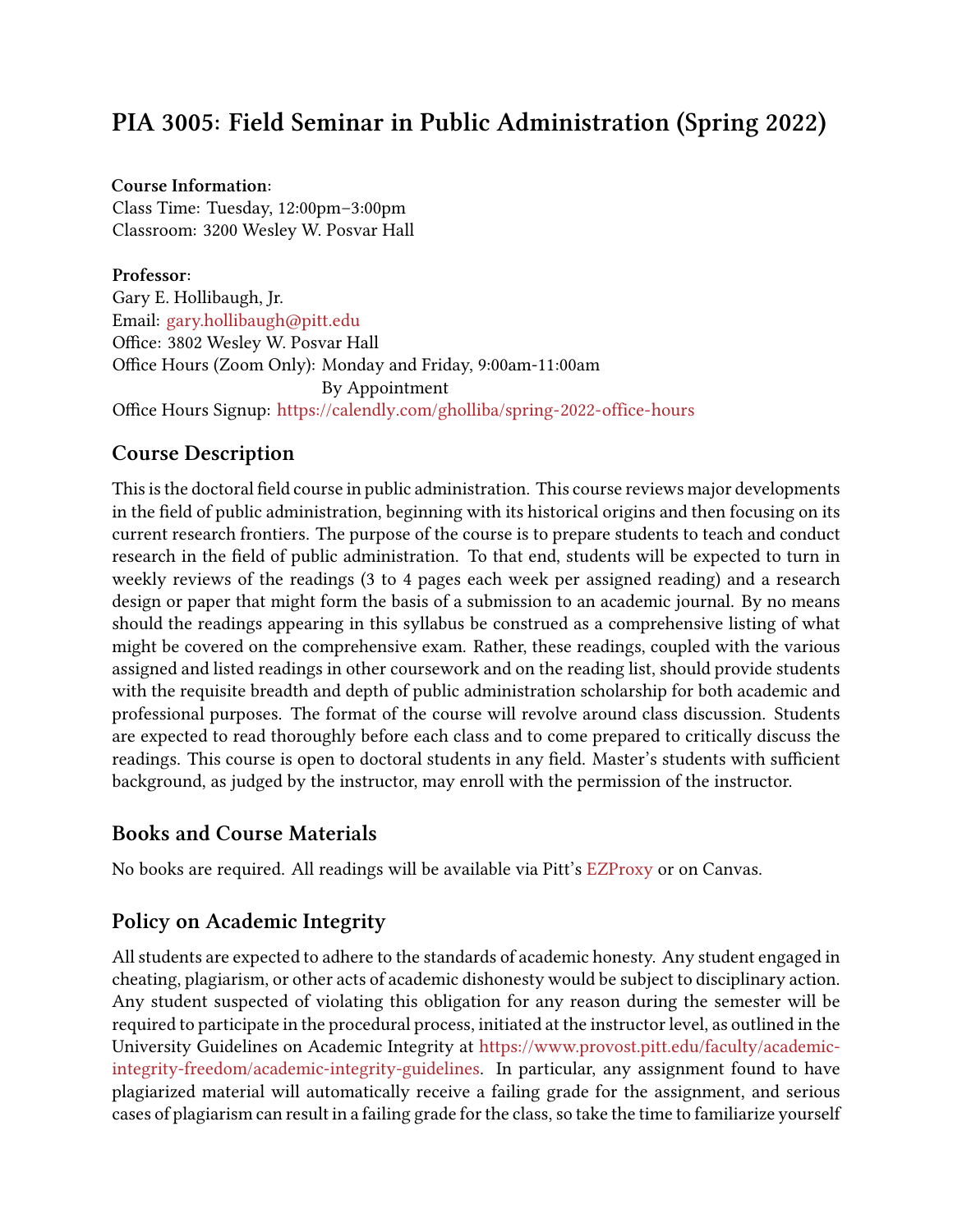with the rules of citation and with GSPIA's policy (found in the GSPIA handbook of academic policies and procedures).

# **Policy on Disabilities**

If you require special accommodations or classroom modifications, please notify both the instructor and Disability Resources and Services by the end of the first week of the term. The office of Disability Resources and Services is located in 140 William Pitt Union (412-648-7890 [voice or TDD]), and their website is at <http://www.drs.pitt.edu>. If you have a physical, learning, or emotional disability, please let me know as early as you can so that I can accommodate you.

# **Policy on Classroom Recording**

To ensure the free and open discussion of ideas, students may not record classroom lectures, discussion and/or activities without the advance written permission of the instructor, and any such recording properly approved in advance can be used solely for the student's own private use.

# **Policy on Technology**

This course relies on access to computers and the Internet, though at some point during the semester you *will* have a problem with technology—your laptop will crash, a file will become corrupted, a server will go down, or something else will occur. These are facts of life, not emergencies. Technology problems will not normally be accepted as excuses for unfinished work. Count on "stuff" happening and protect yourself by doing the following:

- Plan ahead—start early, particularly if scarce resources are required.
- Save work often.
- Make regular backups of files in a different location from the originals (e.g., the cloud).
- Save drafts of work at multiple stages.
- Practice safe computing when surfing the web and checking email.
- On your personal computer, install and use software to control viruses and malware.

When submitting any assignment electronically in this course, you are responsible for any technological problems (e.g., internet connection difficulties, corrupted files, etc.). To prevent problems along with the associated lateness penalties, you should submit papers well before the deadline and take proactive steps to ensure that the file was not corrupted (e.g., check it after uploading to Canvas or copy yourself on emails and check the attached file). Again, please do not trust your computer to function correctly at the last minute.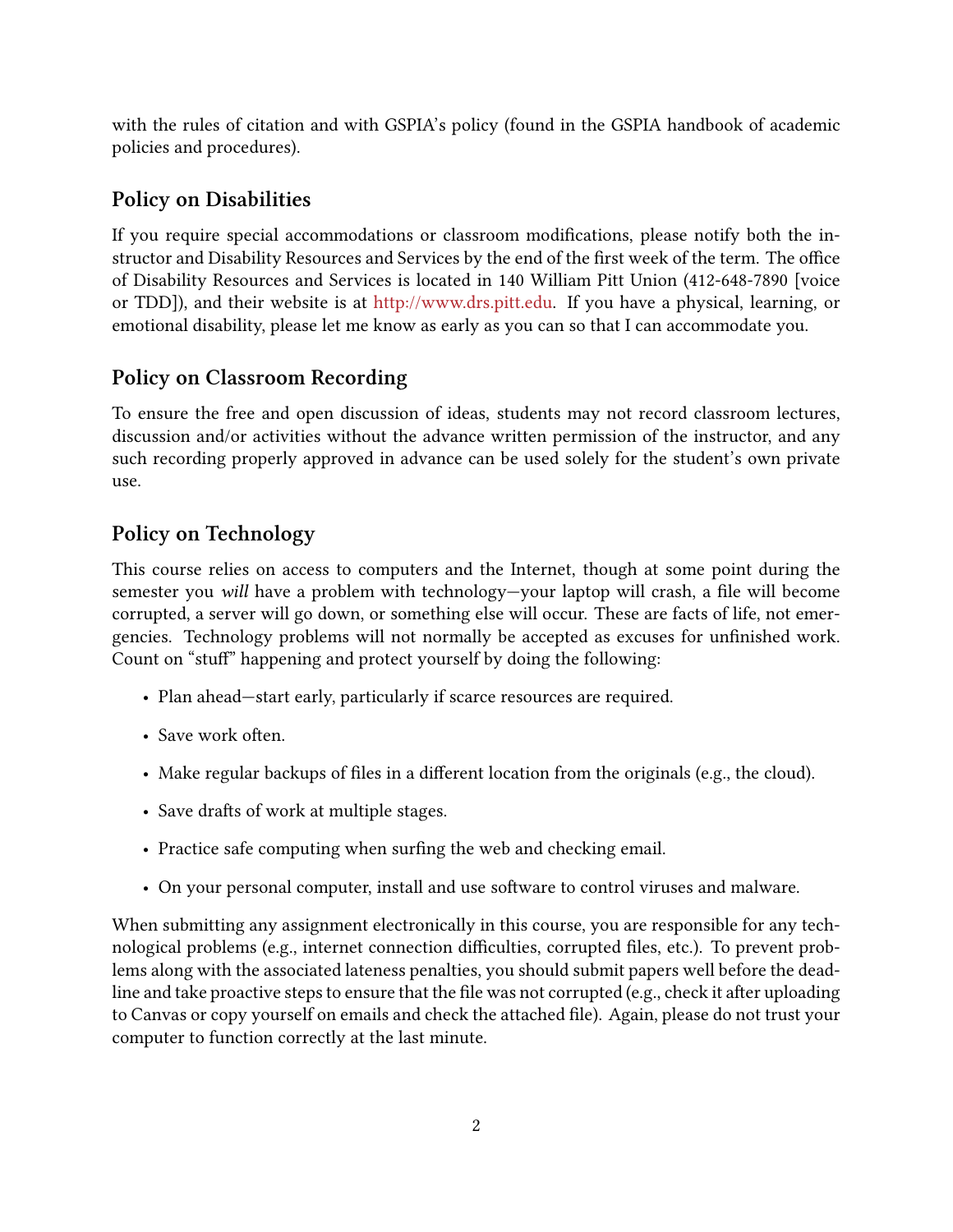# **Policy on Diversity, Inclusion, and Academic Freedom**

Members of our community are encouraged to speak, write, listen, challenge and learn, without fear of censorship. Civility and mutual respect are vital to all of us, and freedom of expression does not mean the freedom to harass or threaten others. You will find that we expect members of our community to be engaged in rigorous debate, discussion, and even disagreement. At times this may challenge you and even cause discomfort. However, fostering the free exchange of ideas helps to build a campus that welcomes people of all backgrounds. Diversity of opinion and background is a fundamental strength of our community, and I consider this classroom to be a place where you will be treated with respect, and I welcome individuals of all ages, backgrounds, beliefs, documentation statuses, ethnicities, genders, gender identities, gender expressions, national origins, political beliefs, religious affiliations, sexual orientations, ability, and other visible and nonvisible differences. All members of this class are expected to contribute to a respectful, welcoming and inclusive environment for every other member of the class, so everyone can have the freedom to espouse and explore a wide range of ideas. As such, I expect that all students—as well as the instructor—will follow the guidelines set out in the [Pitt Promise](https://www.studentaffairs.pitt.edu/dean/pittpromise/):

- I will embrace the concept of a civil community, which abhors violence, theft, and exploitation of others.
- I will commit myself to the pursuit of knowledge with personal integrity and academic honesty.
- I will respect the sanctity of the learning environment and avoid disruptive and deceitful behavior toward other members of the campus community.
- I will support a culture of diversity by respecting the rights of those who differ from myself.
- I will contribute to the development of a caring community where compassion for others and freedom of thought and expression are valued.
- I will honor, challenge, and contribute to the scholarly heritage left by those who preceded me and work to leave this a better place for those who follow.

# **Assignments**

**NOTE:** Unless otherwise specified, all assignments must be turned in to Canvas at or before the beginning of class on the listed due date, and all must comport with the following formatting requirements:

- Double-spaced
- Size 11 font
- One-inch margins
- Standard font (e.g., Times New Roman, Arial, Helvetica, or something similar)
- Chicago style citations with inline citations and a reference list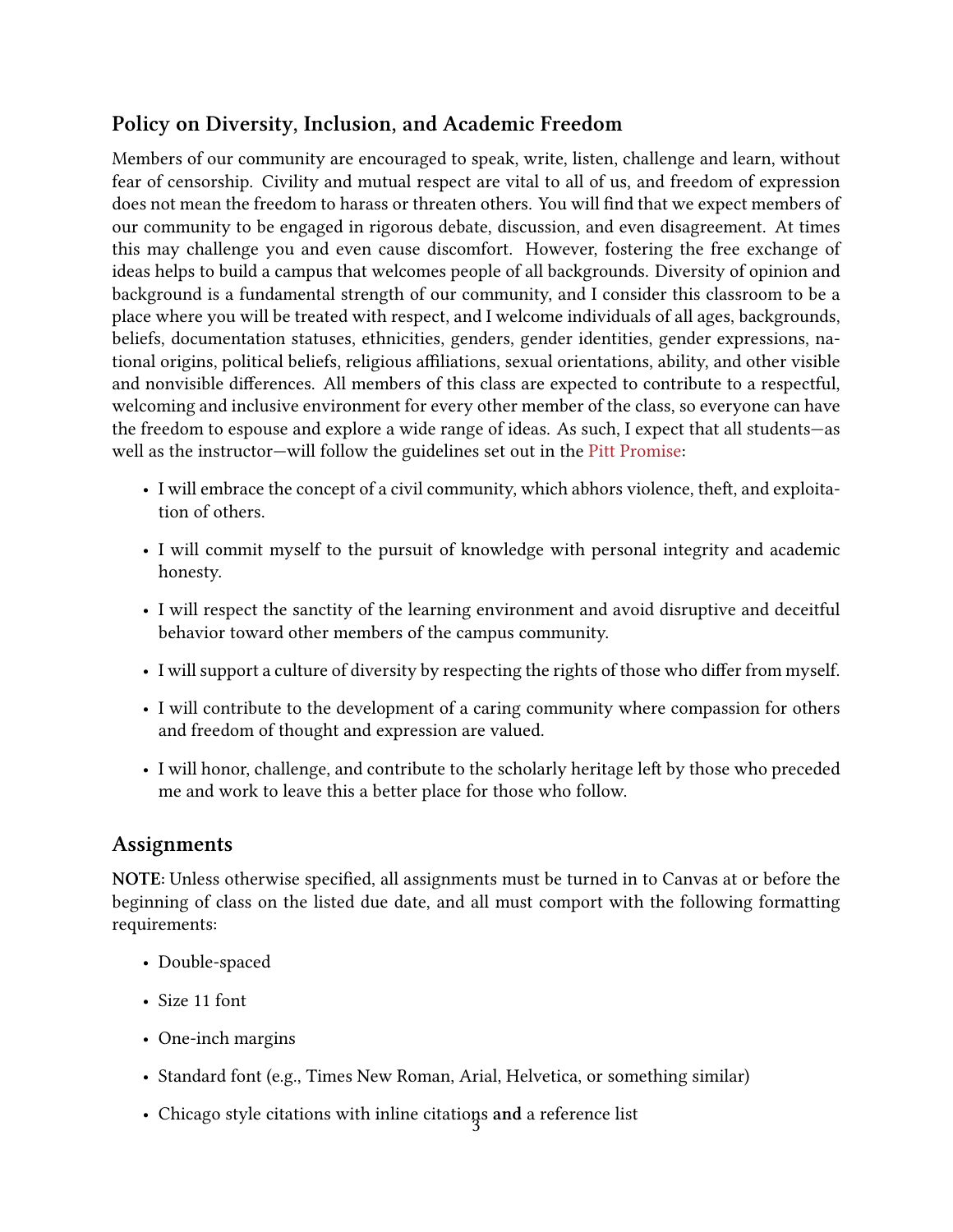Further note that neither reference lists nor technical appendices will count against any stated page limits.

*Summaries of the Readings* (30% of grade). Each week for which we have readings, each student will be required to provide a summary (three to four page minimum per reading) of at least one of the week's *required* readings, which will be assigned the previous week. Each summary will be consist of a summary of the main argument, the evidence used in support of the argument, the theoretical model or framework used (if any), and the empirical data and methods used (if present). Students will discuss what the authors did well, critique as needed, and will write at least three questions to pose to the rest of the class.

*Participation in Discussion* (20% of grade). All students will be expected to have read the readings before class and to participate in discussion in a professional manner. Failure to participate will adversely affect your course grade.

*Research Proposal* (10% of grade). Each original research proposal will address a topic covered or at least related to—one of the topics discussed in the course. Students are to develop an original research question and empirical design motivated by any of the required *or supplementary* readings. These questions are intended to push students beyond mere discussion of the course readings that occurs during the class seminar sessions by having each student begin to generate their own original research ideas. These original research proposals will be five pages long (double‐spaced, *excluding endnotes & references*), and must conform to the Chicago Style Manual. All proposals must be submitted no later than **March 15**.

*Research Design or Paper* (20% of grade). The research paper will consist of an original scholarly inquiry into a substantive problem relating to the topics broadly covered in the course. This paper should be written as a journal‐style article manuscript and must include the following components:

- 1. Statement of a research puzzle/question (incorporating a literature review);
- 2. A theory used to explain the puzzle/question (including central hypotheses);
- 3. Substantive information about relevant data used to analyze the linkage between theory and puzzle/question;
- 4. Data, ancillary hypotheses, and research methods;
- 5. Empirical findings; and
- 6. Conclusion/implications.

Alternatively, students may submit a research *design* that consists of bullet points (1), (2), (3), (4), and (6). In this case, the data and methods section (bulletpoint #4) will focus on the specific empirical methods and approaches to be applied to the data (which requires you to think hard about how the data might be structured, even if you do not end up collecting it), and the concluding section (bulletpoint # 6) will focus on what the possible implications of the research might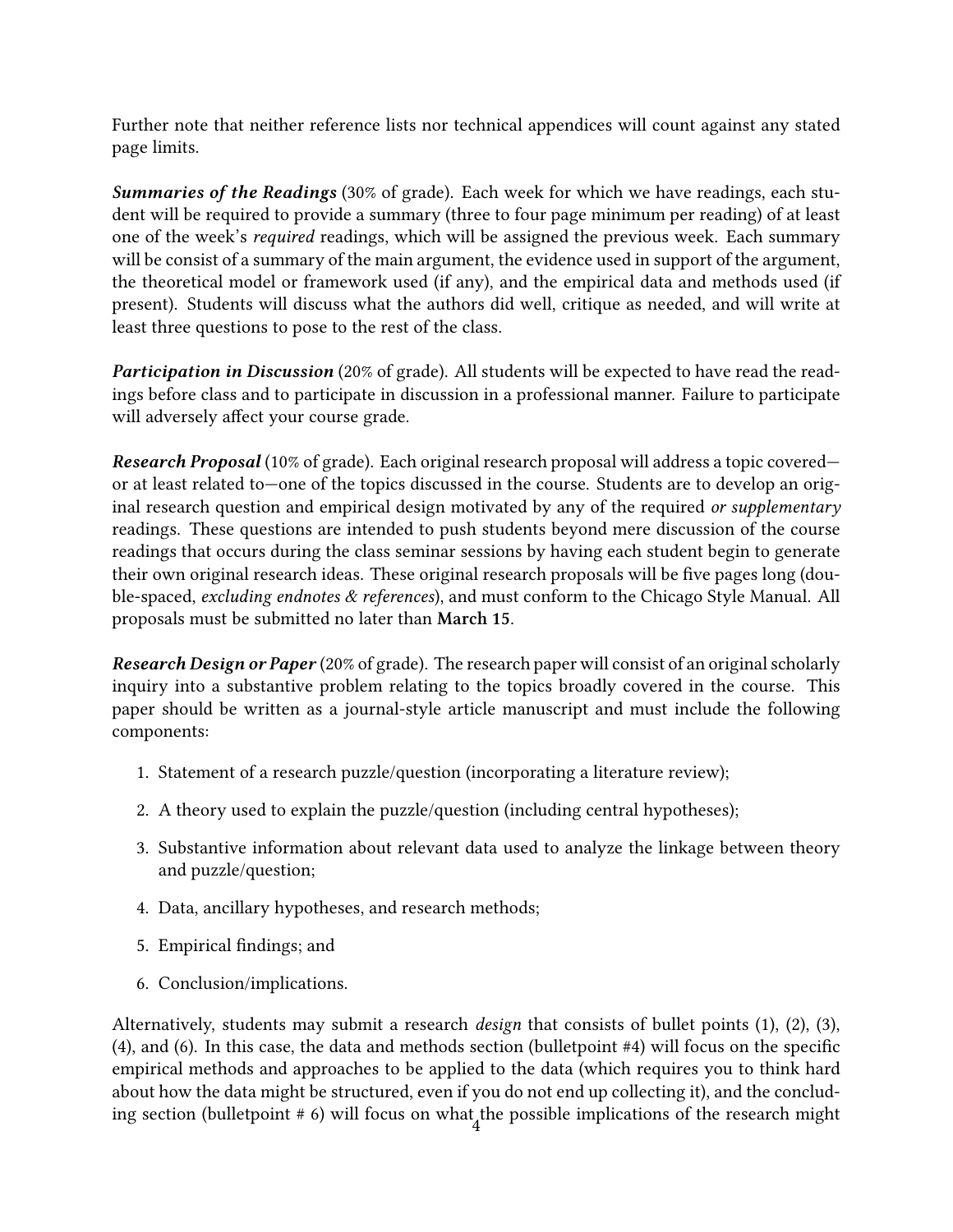be, pending the actual results. All paper topics must be approved by the instructor by no later than **March 1** and the final paper or design is due to the instructor and discussant no later than 11:59pm on **April 22**.

*Research Presentation* (10% of grade). On **April 26**, each student will give a conference-style presentation of their research paper/design. Presentations should be between 10-15 minutes and should cover all six (five for research designs) bullet points listed in the previous section. After each presentation, the discussant of the paper/design will speak for five minutes, and following that there will be a brief (five to ten minutes or so) period for questions.

*Research Discussant* (10% of grade). The discussant will critique a colleague's original research paper or research design at the end of the semester. This should appear in the form of four to five typed pages of comments submitted jointly to both the author and instructor at the time of the original research paper presentations on **April 26**. The first 10%‐25% of such remarks should summarize what the paper is about and provide an overview of the strengths. The remaining portion of these remarks should list constructive comments and suggestions intended to improve the author's work. The discussant will spend five minutes summarizing their remarks at the end of the presentation of the relevant paper/design.

### **Grading**

Below is how your final percentage grade will be mapped into a letter grade.

| Percentage point range | Letter grade  |
|------------------------|---------------|
| $93+$                  | A             |
| $90 - 92.999$          | $A-$          |
| $87 - 89.999$          | $B+$          |
| $83 - 86.999$          | B             |
| $80 - 82.999$          | $B -$         |
| $77 - 79.999$          | $C_{\pm}$     |
| $73 - 76.999$          | $\mathcal{C}$ |
| $70 - 72.999$          | $C-$          |
| $60 - 69.999$          | D             |
| $0 - 59.999$           | F             |

#### **Late Assignments**

Assignments are due at or before the beginning of class on the dates indicated on the syllabus. **All assignments must be submitted via Canvas.** Written material submitted within 24 hours of the deadline will be accepted with a 10% grade reduction per day, and nothing will be accepted more than 24 hours after the deadline without prior approval of the instructor.

However, students occasionally request an extension at the end of the semester if they cannot complete their assignments due to serious unforeseen circumstances. A "G" grade will be given only under exceptional circumstances, at the discretion of the instructor, and should be discussed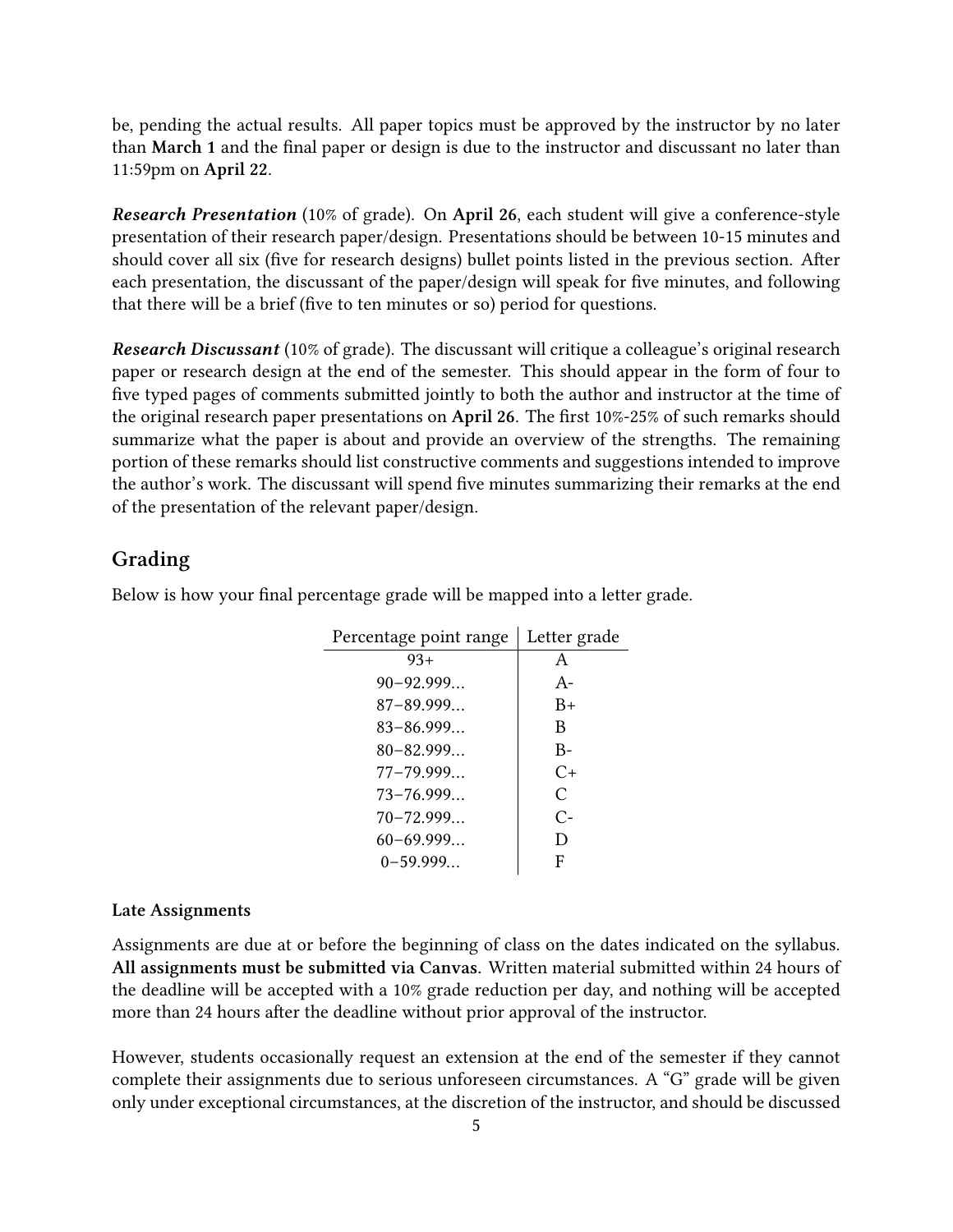with the instructor before the end of the term. According to GSPIA policy, a student must remove the G grade by completing the assigned work for the course as soon as possible in the semester following the course.

## **Grade Appeals**

All appeals must be made in writing to the instructor. No grade appeals will be considered within the first 24 hours of a grade being posted on Canvas; those that come in within the first 24 hours will be discarded. All grade appeals must be received within seven calendar days of the grade being posted on Canvas to be considered (unless the due date is within ten days of the grade submission deadline, in which case appeals must be received within one calendar day); those that arrive after this deadline will be discarded. All appeals must contain the following information:

- The name of the assignment in question.
- The reason why you believe your grade should be higher. Be specific and discuss this in the context of the requirements of the assignment.
- Determine whether you believe it is an error of calculation (that is, the instructor incorrectly tabulated points), judgment (the grade received does not reflect the quality of the assignment), or both.

If the instructor determines that an error of calculation is present, then the correct grade will be calculated and the correct grade will be posted. If it is argued by the student that an error of judgment is present, then the student has the option to have the assignment graded *de novo* by the instructor. Because this will be a regrade, there is the possibility that the grade given to the regraded assignment will be lower than that given to the initial submission. Regardless, all decisions by the instructor are final.

# **Policy on Email**

Any requests to the instructor (*e.g.*, meetings outside of office hours) *must* be made in writing via email so everyone has a record of the request and decision. **For emails sent between Monday and Thursday, inclusive, please allow the instructor up to 48 hours to respond. For those sent between Friday and Sunday, inclusive, please allow the instructor up to 96 hours to respond.** [The instructor endorses the general principles for email communication \(for any professional](http://www.wikihow.com/Email-a-Professor) [communication via email, not just those for this class\) outlined here.](http://www.wikihow.com/Email-a-Professor)

# **Covid-19 Policy**

I want to be frank. Life is challenging right now, and none of us are really okay. We're all just pretending. You most likely know people who have lost their jobs, have tested positive for Covid-19, have been hospitalized, or perhaps have even died. Most or all of you have had changes in your work responsibilities and increased family care responsibilities. You might be caring for extra people right now, and you are likely facing uncertain job prospects (or have been laid off!).

I'm fully committed to making sure that you learn everything you were hoping to learn from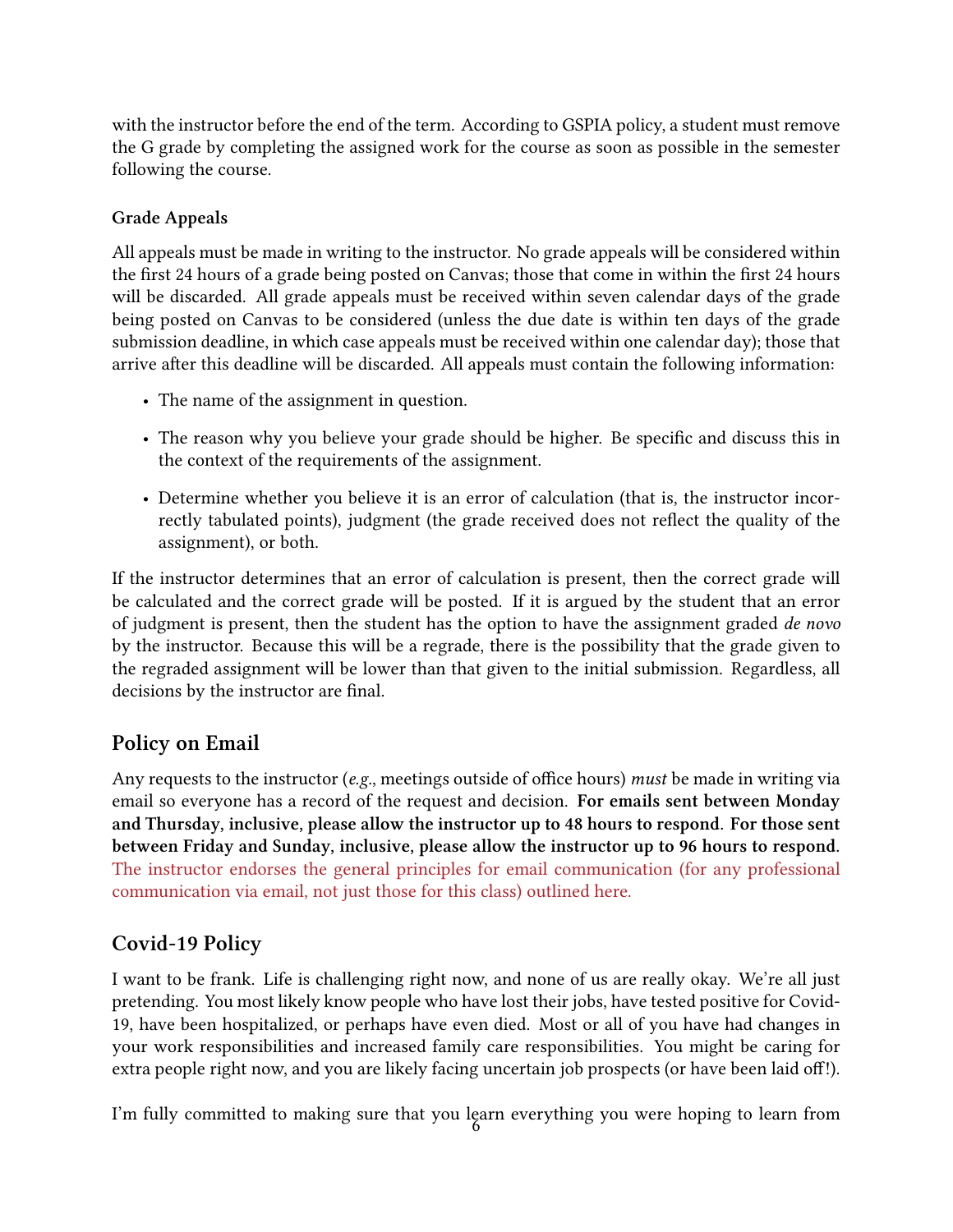this class! I will make whatever accommodations I can to help you understand the class material. Under ordinary conditions, I am flexible and lenient with grading and course expectations when students face difficult challenges. Under current conditions, that flexibility and leniency is intensified. If you tell me you are having trouble, I will not judge you or think less of you. I hope you'll extend me the same grace.

You never owe me personal information about your health (mental or physical). If you need extra help, or if you need more time with something, or if you feel like you're behind or not understanding everything, do not suffer in silence! Talk to me! I will work with you. I promise.

Please email me to set up a time to meet over Zoom, or we can have an email dialogue, if you prefer. I want you to learn lots of things from this class, but I primarily want you to stay healthy, balanced, and grounded during this crisis.

# **Course Topics**

**Note:** The course syllabus is a general plan for the course; deviations announced to the class by the instructor may be necessary. We may not cover all of these topics, nor all of the readings listed. Conversely, time permitting, other topics might be covered in this course. Moreover, even if we do not cover something in class, you are still responsible for knowing what is in the readings.

## **January 11: Introduction to the Course**

## **January 18: Foundations of Modern Public Administration**

- *Required Readings*
	- **–** Dahl, Robert A. 1947. ["The Science of Public Administration: Three Problems."](https://www-jstor-org.pitt.idm.oclc.org/stable/972349) *Public Administration Review* 7(1):1–11.
	- **–** Finer, Herman. 1941."[Administrative Responsibility in Democratic Government."](https://www-jstor-org.pitt.idm.oclc.org/stable/972907) *Public Administration Review* 1(4):335–350.
	- **–** Friedrich, Carl J. 1940. ["Public Policy and the Nature of Administrative Responsibil](https://canvas.pitt.edu/files/7497324/download?download_frd=1)[ity.](https://canvas.pitt.edu/files/7497324/download?download_frd=1)" *Public Policy* 1(1):3–24.
	- **–** Kaufman, Herbert. 1956. ["Emerging Conflicts in the Doctrines of Public Administra](https://www-jstor-org.pitt.idm.oclc.org/stable/1951335)[tion.](https://www-jstor-org.pitt.idm.oclc.org/stable/1951335)" *American Political Science Review* 50(4):1057–1073.
	- **–** Long, Norton E. 1952. ["Bureaucracy and Constitutionalism."](https://www-jstor-org.pitt.idm.oclc.org/stable/1952286) *American Political Science Review* 46(3):808–818.
	- **–** Nelson, Michael. 1982."[A Short, Ironic History of American National Bureaucracy."](https://www-jstor-org.pitt.idm.oclc.org/stable/2130516) *Journal of Politics* 44(3):747–778.
	- **–** Roberts, Alasdair. 2020. ["Bearing the White Man's Burden: American Empire and the](https://academic-oup-com.pitt.idm.oclc.org/ppmg/article/3/3/185/5587059) [Origin of Public Administration.](https://academic-oup-com.pitt.idm.oclc.org/ppmg/article/3/3/185/5587059)" *Perspectives on Public Management and Governance* 3(3):185–196.
	- **–** Schachter, Hindy Lauer. 2002. ["Women, Progressive-Era Reform, and Scientific Man](https://journals-sagepub-com.pitt.idm.oclc.org/doi/abs/10.1177/009539902237276)[agement."](https://journals-sagepub-com.pitt.idm.oclc.org/doi/abs/10.1177/009539902237276) *Administration & Society* 34(5):563-578.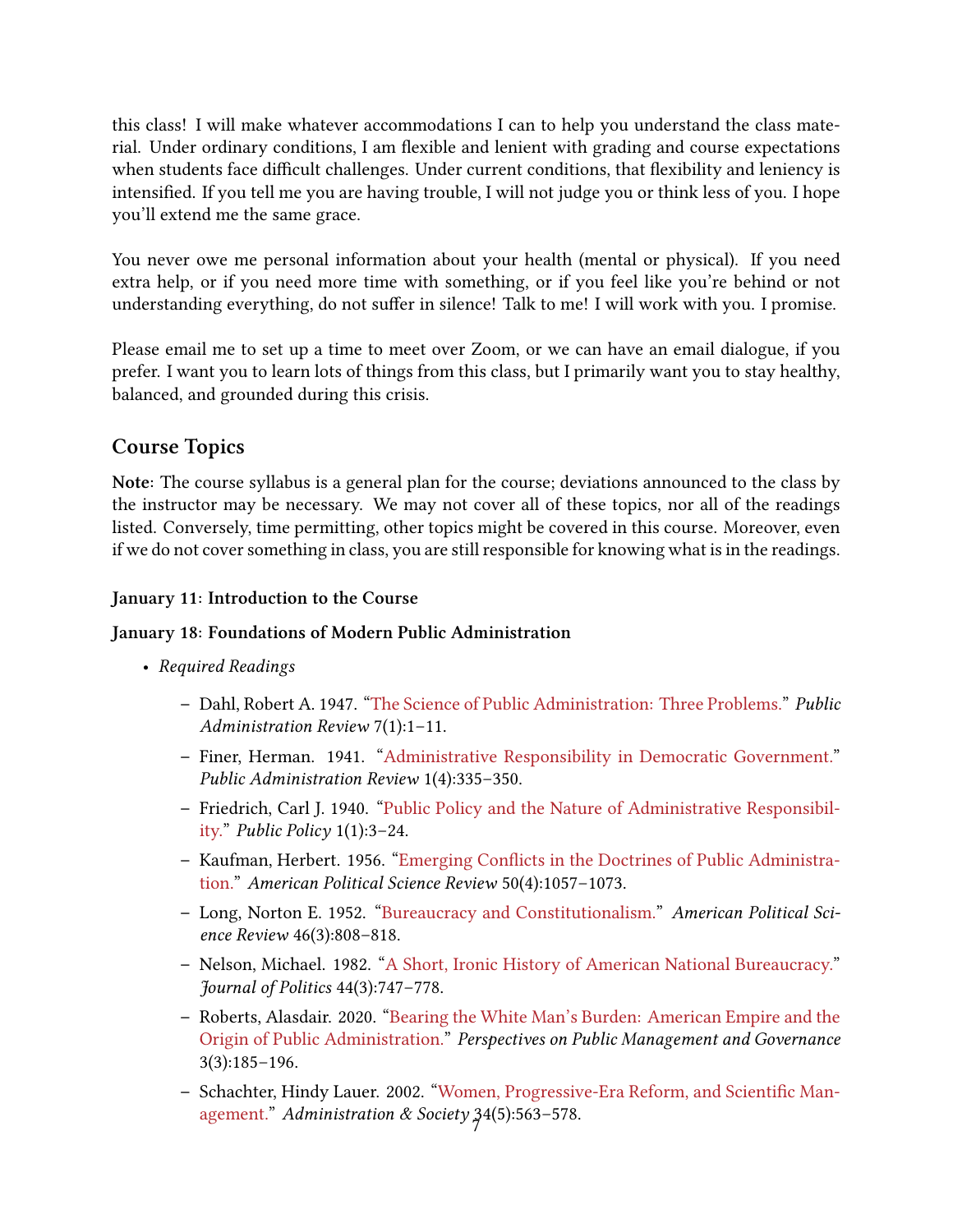- **–** Simon, Herbert A. 1946."[The Proverbs of Administration.](https://www-jstor-org.pitt.idm.oclc.org/stable/973030)" *Public Administration Review* 6(1):53–67.
- *Supplementary Readings*
	- **–** Appleby, Paul H. 1949. *Policy and Administration*. Tuscaloosa, AL: University of Alabama Press.
	- **–** Barnard, Chester I. 1938. *Functions of the Executive*. Cambridge, MA: Harvard University Press.
	- **–** Bertelli, Anthony M. and Madalina Busuioc. 2021. "Reputation‐Sourced Authority and the Prospect of Unchecked Bureaucratic Power." *Public Administration Review* 81(1):38–48.
	- **–** Blau, Peter M. 1955. *The Dynamics of Bureaucracy: A Study of Interpersonal Relations in Two Governmental Agencies*. Chicago: University of Chicago Press.
	- **–** Buchanan, James M. and Gordon Tullock. 1963. *The Calculus of Consent: Logical Foundations of Constitutional Democracy*. Ann Arbor, MI: University of Michigan Press.
	- **–** Carpenter, Daniel P. and George A. Krause. 2012. "Reputation and Public Administration." *Public Administration Review* 72(1):26–32.
	- **–** Carpenter, Daniel P. and George A. Krause. 2015. "Transactional Authority and Bureaucratic Politics." *Journal of Public Administration Research and Theory* 25(1):5–25.
	- **–** Cyert, Richard M. and James G. March. 1992. *A Behavioral Theory of the Firm*. Second Edition. New York: Wiley-Blackwell.
	- **–** Gaus, John Merriman. 1947. *Reflections on Public Administration*. Tuscaloosa, AL: University of Alabama Press.
	- **–** Gulick, Luther. 1937. "Notes on the Theory of Organization." In *The Early Sociology of Management and Organizations, Volume IV: Papers on the Science of Administration*, edited by Luther Gulick and L. Urwick, 1–49. New York: Institute of Public Administration.
	- **–** Hindy, Lauer Schachter. 2002. "Women, Progressive-Era Reform, and Scientific Management." *Administration & Society* 34(5):563–578.
	- **–** Lynn, Laurence E., Jr. 2001. "The Myth of the Bureaucratic Paradigm: What Traditional Public Administration Really Stood For." *Public Administration Review* 61(2):144– 160.
	- **–** March, James G. and Herbert A. Simon. 1993. *Organizations*. Second Edition. New York: Wiley-Blackwell.
	- **–** Meier, Kenneth J. and Laurence J. O'Toole. 2006. *Bureaucracy in a Democratic State: A Governance Perspective*. Baltimore, MD: Johns Hopkins University Press.
	- **–** Mosher, Frederick C. 1968. *Democracy and the Public Service*. New York: Oxford University Press.
	- **–** Plant, Jeremy F. 2011. "Carl J. Friedrich on Responsibility and Authority." *Public Administration Review* 71(3):471-482.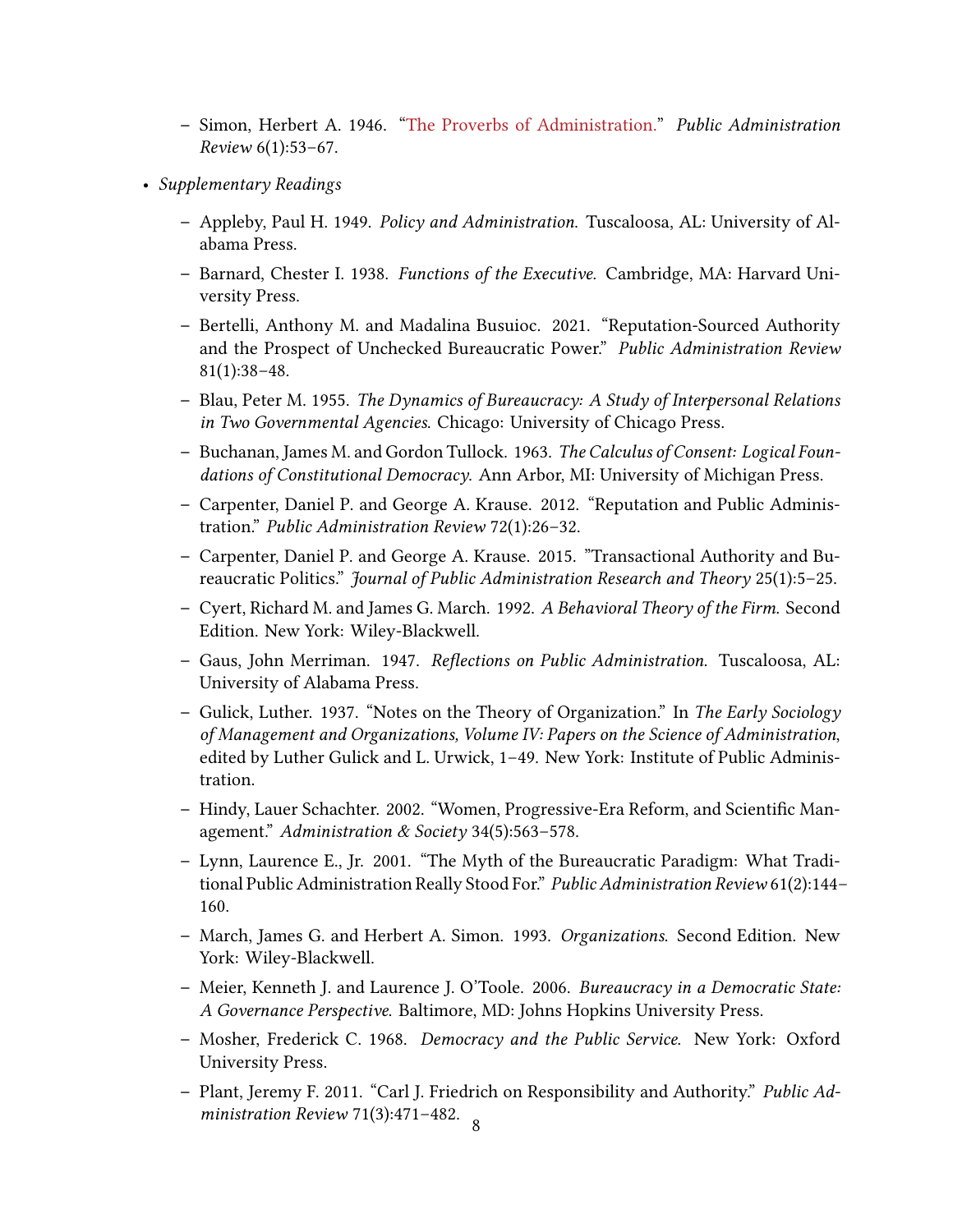- **–** Selznick, Philip. 1943. "An Approach to a Theory of Bureaucracy." *American Sociological Review* 8(1):47–54.
- **–** Simon, Herbert A. 1997. *Administrative Behavior*. Fourth Edition. New York: Wiley-Blackwell.
- **–** Waldo, Dwight. 1948. *The Administrative State: A Study of the Political Theory of American Public Administration*. New York: Ronald Press.
- **–** Waldo, Dwight. 1952. "Development of Theory of Democratic Administration." *American Political Science Review* 46(1):81–103.
- **–** Williamson, Oliver E. 1991. "Comparative Economic Organization: The Analysis of Discrete Structural Alternatives." *Administrative Science Quarterly* 36(2):269–296.
- **–** Williamson, Oliver E. 1999. "Public and Private Bureaucracies: A Transaction Cost Economics Perspective." *Journal of Law, Economics, & Organization* 15(1):306‐-342.
- **–** Wilson, Woodrow. 1887. "The Study of Administration." *Political Science Quarterly* 2(2):197–222.

#### **January 25: Tasks in Administrative Organizations**

- *Required Readings*
	- **–** Anderson, Derrick M. and Justin M. Stritch. 2016."[Goal Clarity, Task Significance,](https://academic-oup-com.pitt.idm.oclc.org/jpart/article/26/2/211/2886461) [and Performance: Evidence From a Laboratory Experiment.](https://academic-oup-com.pitt.idm.oclc.org/jpart/article/26/2/211/2886461)" *Journal of Public Administration Research and Theory* 26(2):211–225.
	- **–** Bertelli, Anthony M. 2016. ["Who Are the Policy Workers, and What Are They Doing?](https://www-tandfonline-com.pitt.idm.oclc.org/doi/full/10.1080/15309576.2016.1180306) [Citizen's Heuristics and Democratic Accountability in Complex Governance.](https://www-tandfonline-com.pitt.idm.oclc.org/doi/full/10.1080/15309576.2016.1180306)" *Public Performance & Management Review* 40(2):208–234.
	- **–** Carrigan, Christopher. 2018. ["Unpacking the Effects of Competing Mandates on](https://onlinelibrary-wiley-com.pitt.idm.oclc.org/doi/full/10.1111/puar.12912) [Agency Performance.](https://onlinelibrary-wiley-com.pitt.idm.oclc.org/doi/full/10.1111/puar.12912)" *Public Administration Review* 78(5):669–683.
	- **–** Chun, Young Han and Hal G. Rainey. 2005."[Goal Ambiguity in U.S. Federal Agen](https://academic-oup-com.pitt.idm.oclc.org/jpart/article/15/1/1/971250)[cies.](https://academic-oup-com.pitt.idm.oclc.org/jpart/article/15/1/1/971250)" *Journal of Public Administration Research and Theory* 15(1):1–30.
	- **–** DeHart-Davis, Leisha. 2009."[Green Tape: A Theory of Effective Organizational](https://www-jstor-org.pitt.idm.oclc.org/stable/29738949) [Rules.](https://www-jstor-org.pitt.idm.oclc.org/stable/29738949)" *Journal of Public Administration Research and Theory* 19(2):361–384.
	- **–** Moynihan, Donald, Pamela Herd, and Hope Harvey. 2015."[Administrative Burden:](https://www-jstor-org.pitt.idm.oclc.org/stable/24484941) [Learning, Psychological, and Compliance Costs in Citizen-State Interactions."](https://www-jstor-org.pitt.idm.oclc.org/stable/24484941) *Journal of Public Administration Research and Theory* 25(1):43–69.
	- **–** Pfaff, Steven, Charles Crabtree, Holger L. Kern, and John B. Holbein. 2021."[Do Street-](https://onlinelibrary-wiley-com.pitt.idm.oclc.org/doi/full/10.1111/puar.13235)[Level Bureaucrats Discriminate Based on Religion? A Large-Scale Correspondence](https://onlinelibrary-wiley-com.pitt.idm.oclc.org/doi/full/10.1111/puar.13235) [Experiment among American Public School Principals.](https://onlinelibrary-wiley-com.pitt.idm.oclc.org/doi/full/10.1111/puar.13235)" *Public Administration Review* 81(2):244–259.
	- **–** Wood, Abby K. and David E. Lewis. 2017."[Agency Performance Challenges and](https://academic-oup-com.pitt.idm.oclc.org/jpart/article/27/4/581/3867390) [Agency Politicization.](https://academic-oup-com.pitt.idm.oclc.org/jpart/article/27/4/581/3867390)" *Journal of Public Administration Research and Theory* 27(4):581– 595.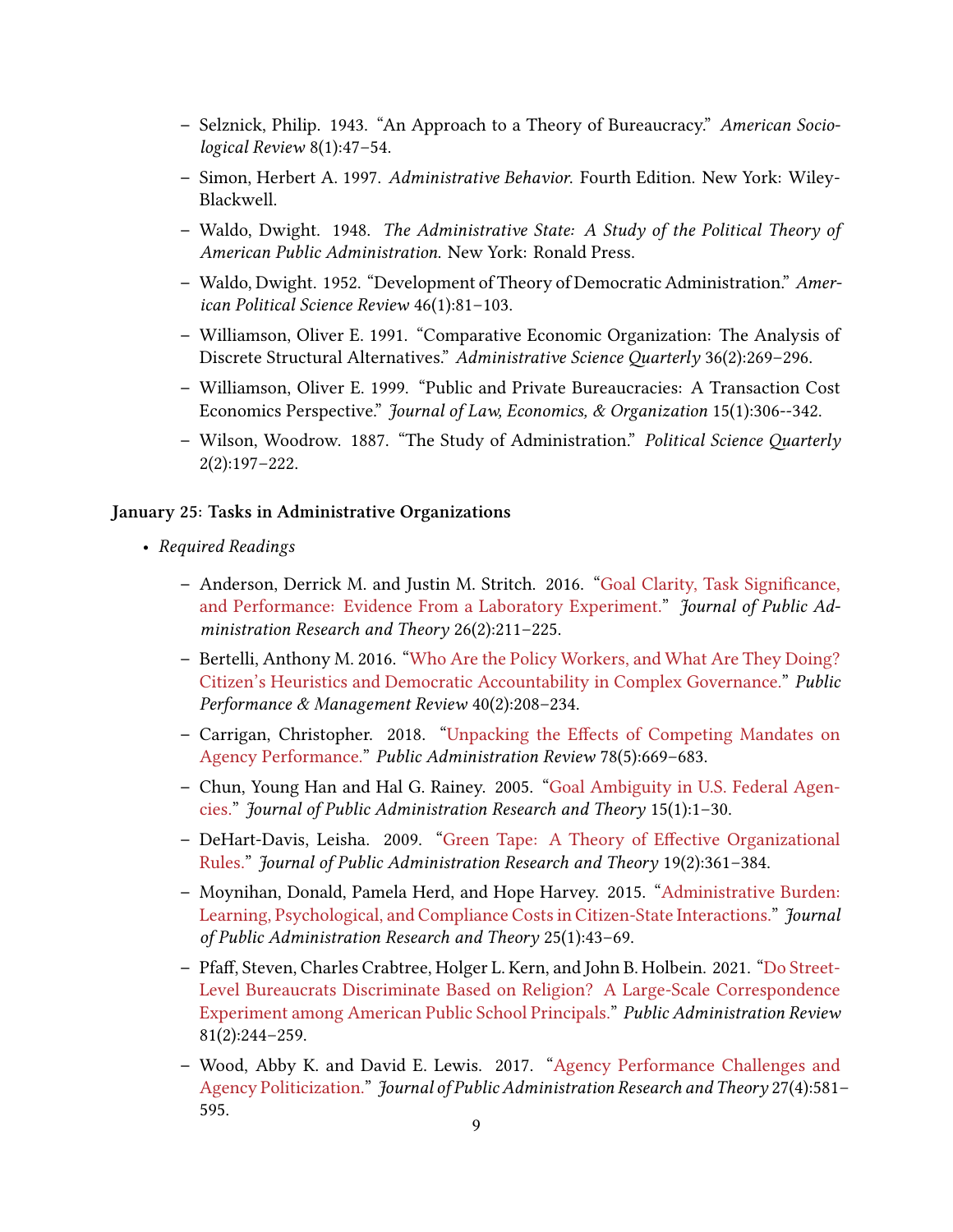- *Supplementary Readings*
	- **–** Brehm, John and Scott Gates. 1997. *Working, Shirking, and Sabotage: Bureaucratic Response to a Democratic Public*. Ann Arbor, MI: University of Michigan Press.
	- **–** Carpenter, Daniel P., Jacqueline Chattopadhyay, Susan Moffitt, and Clayton Nall. 2012. "The Complications of Controlling Agency Time Discretion: FDA Review Deadlines and Postmarket Drug Safety." *American Journal of Political Science* 56(1):98–114.
	- **–** Carpenter, Daniel P., Susan I. Moffitt, Colin D. Moore, Ryan T. Rynbrandt, Michael M. Ting, Ian Yohai, and Evan James Zucker. 2010. "Early Entrant Protection in Approval Regulation: Theory and Evidence from FDA Drug Review." *Journal of Law, Economics, & Organization* 26(3):515–545.
	- **–** Downs, Anthony. 1967. *Inside Bureaucracy*. Boston, MA: Little, Brown
	- **–** Herd, Pamela and Donald P. Moynihan. 2018. *Administrative Burden: Policymaking by Other Means*. New York: Russell Sage Foundation.
	- **–** Heinrich, Carolyn J. 2016. "The Bite of Administrative Burden: A Theoretical and Empirical Investigation." *Journal of Public Administration Research & Theory* 26(3):403– 420.
	- **–** Huber, Gregory A. 2007. *The Craft of Bureaucratic Neutrality: Interests and Influence of Government Regulation in Occupational Safety*. New York: Cambridge University Press.
	- **–** Kaufman, Herbert A. 1960. *The Forest Ranger: A Study in Administrative Behavior*. Baltimore, MD: Johns Hopkins University Press.
	- **–** Moffitt, Susan L. 2010. "Promoting Agency Reputation through Public Advice: Advisory Committee Use in the FDA." *Journal of Politics* 72(3):880–893.
	- **–** Rainey, Hal G. and Chan Su Jung. 2015. "A Conceptual Framework for Analysis of Goal Ambiguity in Public Organizations." *Journal of Public Administration Research and Theory* 25(1):71–99.
	- **–** Scholz, John T. and B. Dan Wood. 1999. "Equity, Efficiency, and Politics: Democratic Controls on the Tax Collector." *American Journal of Political Science* 43(4):1166–1188.
	- **–** Ting, Michael M. 2011. "Organizational Capacity." *Journal of Law, Economics, & Organization* 27(2):245–271.
	- **–** Wilson, James Q. 1989. *Bureaucracy: What Government Agencies Do and Why They Do It*. New York: Basic Books.

## **February 1: Inter‐Agency, Inter‐Governmental, and Inter‐Sector Coordination Between Administrative Organizations**

- *Required Readings*
	- **–** Amirkhanyan, Anna A., Hyun Joon Kim, and Kristina T. Lambright. 2012."[Closer](https://journals-sagepub-com.pitt.idm.oclc.org/doi/full/10.1177/0275074011402319) [Than "Arms Length": Understanding the Factors Associated With Collaborative Con](https://journals-sagepub-com.pitt.idm.oclc.org/doi/full/10.1177/0275074011402319)[tracting.](https://journals-sagepub-com.pitt.idm.oclc.org/doi/full/10.1177/0275074011402319)" *American Review of Public Administration* 42(3):341-366.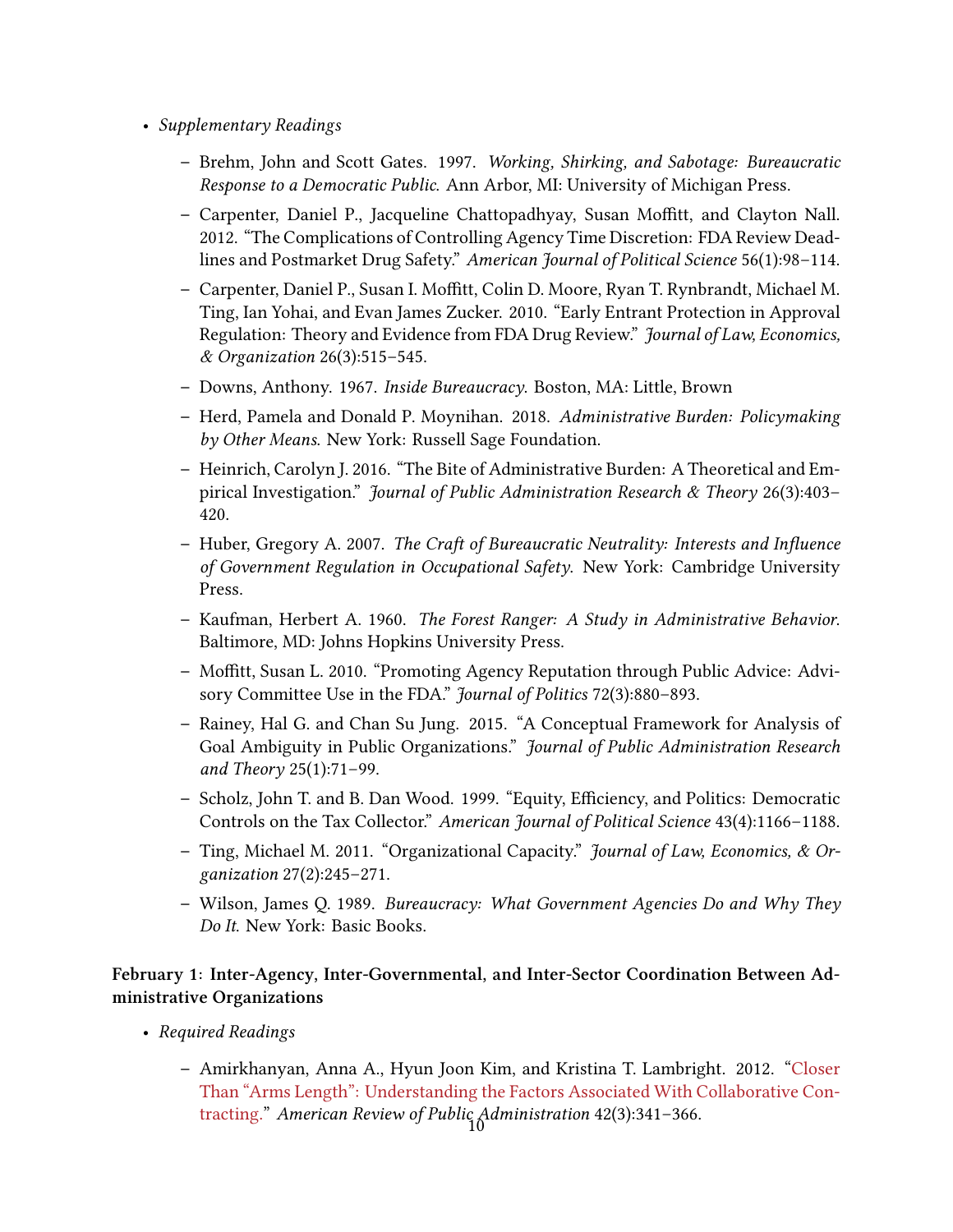- **–** Ansell, Chris and Alison Gash. 2008. ["Collaborative Governance in Theory and Prac](https://academic-oup-com.pitt.idm.oclc.org/jpart/article/18/4/543/1090370)[tice.](https://academic-oup-com.pitt.idm.oclc.org/jpart/article/18/4/543/1090370)" *Journal of Public Administration Research and Theory* 18(4):543–571.
- **–** Brown, Trevor L., Matthew Potoski, and David Van Slyke. 2016."[Managing Complex](https://academic-oup-com.pitt.idm.oclc.org/jpart/article/26/2/294/2886433) [Contracts: A Theoretical Approach."](https://academic-oup-com.pitt.idm.oclc.org/jpart/article/26/2/294/2886433) *Journal of Public Administration Research and Theory* 26(2):294–308.
- **–** Emerson, Kirk, Tina Nabatchi, and Brian Balogh. 2012. ["An Integrative Framework](https://www-jstor-org.pitt.idm.oclc.org/stable/41342607) [for Collaborative Governance.](https://www-jstor-org.pitt.idm.oclc.org/stable/41342607)" *Journal of Public Administration Research and Theory*  $22(1):1-29.$
- **–** Knott, Jack H. 1993. ["Comparing Public and Private Management: Cooperative Effort](https://www-jstor-org.pitt.idm.oclc.org/stable/118 1570) [and Principal-Agent Relationships.](https://www-jstor-org.pitt.idm.oclc.org/stable/118 1570)" *Journal of Public Administration Research and Theory* 3(1): 93–119.
- **–** Ostrom, Vincent, Charles M. Tiebout, and Robert Warren. 1961."[The Organization](https://www-jstor-org.pitt.idm.oclc.org/stable/1952530) [of Government in Metropolitan Areas: A Theoretical Inquiry."](https://www-jstor-org.pitt.idm.oclc.org/stable/1952530) *American Political Science Review* 55(4):831–842.
- **–** Romzek, Barbara S. and Jocelyn M. Johnston. 2005. ["State Social Services Contracting:](https://www-jstor-org.pitt.idm.oclc.org/stable/3542640) [Exploring the Determinants of Effective Contract Accountability.](https://www-jstor-org.pitt.idm.oclc.org/stable/3542640)" *Public Administration Review* 65(4):436‐-449
- **–** Williamson, Oliver E. 1979."[Transaction-Cost Economics: The Governance of Con](https://www-jstor-org.pitt.idm.oclc.org/stable/725118)[tractual Relations."](https://www-jstor-org.pitt.idm.oclc.org/stable/725118) *Journal of Law & Economics* 22(2): 233–261.
- *Supplementary Readings*
	- **–** Alonso, José M., Judith Clifton, and Daniel Díaz‐Fuentes. 2015. "Did New Public Management Matter? An Empirical Analysis of the Outsourcing and Decentralization Effects on Public Sector Size." *Public Management Review* 17(5):643–660
	- **–** Bertelli, Anthony M. 2006. "Governing the Quango: An Auditing and Cheating Model of Quasi-Government Authorities." *Journal of Public Administration Research and Theory* 16(2):239–261.
	- **–** Fernandez, Sergio. 2009. "Understanding Contract Performance: An Empirical Analysis." *Administration & Society* 41(1):67–100.
	- **–** Koppell, Jonathan G. S. 2003. *The Politics of Quasi-Government*. New York: Cambridge University Press.
	- **–** Milward, H. Brinton and Keith G. Provan. 2000. "Governing the Hollow State." *Journal of Public Administration Research and Theory* 10(2):359–380.
	- **–** Van Slyke, David M. 2003. "The Mythology of Privatization in Contracting for Social Services." *Public Administration Review* 63(3):296–315.

### **February 8: Human Capital in Administrative Organizations**

- *Required Readings*
	- **–** Brewer, Gene A. and Richard M. Walker. 2013. ["Personnel Constraints in Public Or](https://www-jstor-org.pitt.idm.oclc.org/stable/23355445)[ganizations: The Impact of Reward and Punishment on Organizational Performance."](https://www-jstor-org.pitt.idm.oclc.org/stable/23355445) *Public Administration Review 73(1)*:121-131.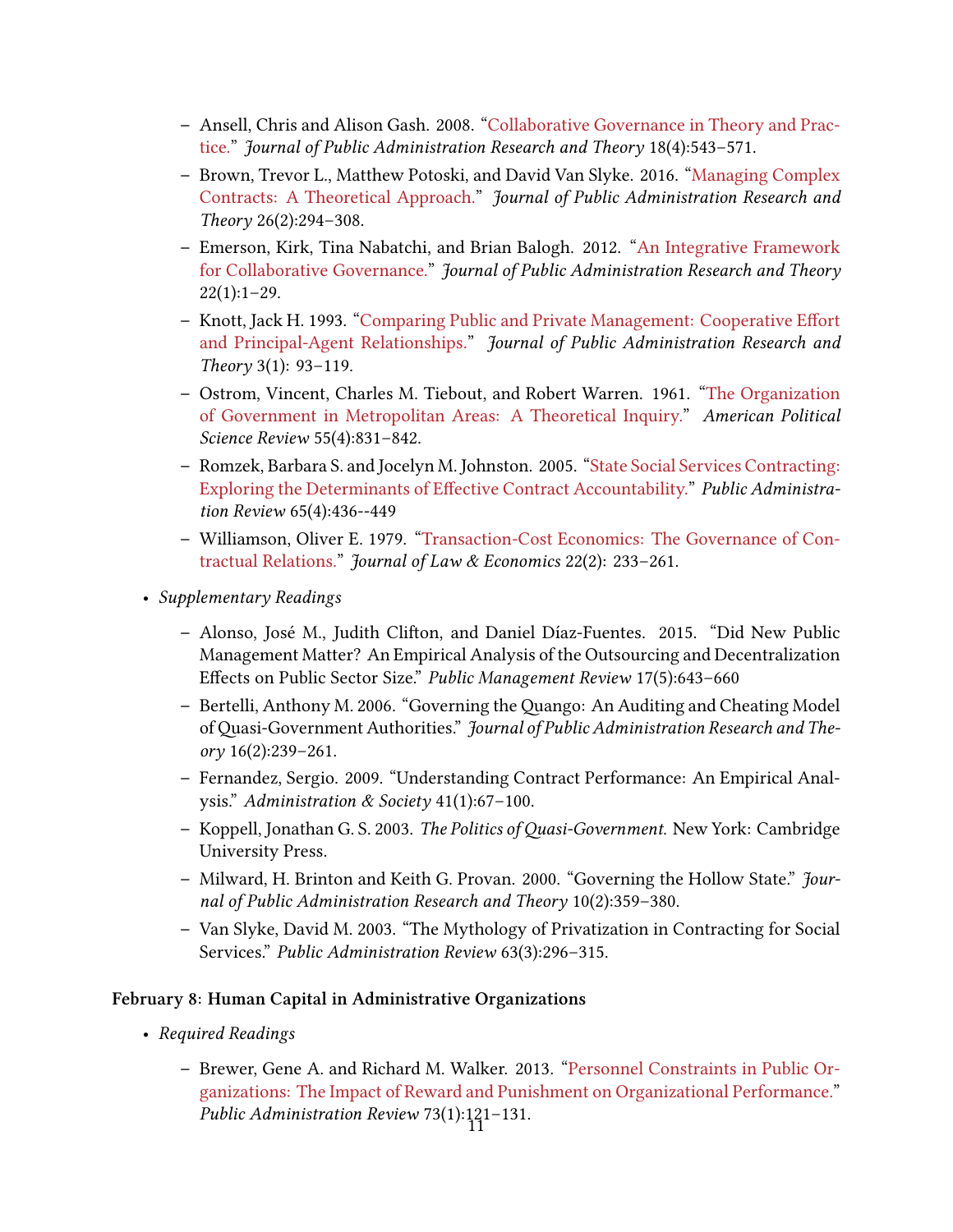- **–** Bullock, Justin B., Justin M. Stritch, and Hal G. Rainey. 2015. ["International Com](https://www-jstor-org.pitt.idm.oclc.org/stable/24758010)[parison of Public and Private Employees' Work Motives, Attitudes, and Perceived](https://www-jstor-org.pitt.idm.oclc.org/stable/24758010) [Rewards."](https://www-jstor-org.pitt.idm.oclc.org/stable/24758010) *Public Administration Review* 75(3):479–489.
- **–** Fernandez, Sergio and Tima Moldogaziev. 2013."[Using Employee Empowerment to](https://www-jstor-org.pitt.idm.oclc.org/stable/23321088) [Encourage Innovative Behavior in the Public Sector.](https://www-jstor-org.pitt.idm.oclc.org/stable/23321088)" *Journal of Public Administration Research and Theory* 23(1):155–187.
- **–** Kellough, J. Edward and Lloyd G. Nigro. 2006."[Dramatic Reform of the Civil Service:](https://www-jstor-org.pitt.idm.oclc.org/stable/3840392) [At-Will Employment and the Creation of a New Public Workforce."](https://www-jstor-org.pitt.idm.oclc.org/stable/3840392) *Journal of Public Administration Research and Theory* 16(3):447–466.
- **–** Kinane, Christina M. 2021. ["Control Without Confirmation: The Politics of Vacancies](https://www-cambridge-org.pitt.idm.oclc.org/core/journals/american-political-science-review/article/control-without-confirmation-the-politics-of-vacancies-in-presidential-appointments/0993030400C450B424D8284CF780B1F3) [in Presidential Appointments.](https://www-cambridge-org.pitt.idm.oclc.org/core/journals/american-political-science-review/article/control-without-confirmation-the-politics-of-vacancies-in-presidential-appointments/0993030400C450B424D8284CF780B1F3)" *American Political Science Review* 115(2):599–614.
- **–** Lewis, David E. 2019. ["Deconstructing the Administrative State.](https://www-journals-uchicago-edu.pitt.idm.oclc.org/doi/full/10.1086/703443)" *Journal of Politics* 81(3):767–789.
- **–** Perry, James L. 2010. ["A Strategic Agenda for Public Human Resource Management."](https://journals-sagepub-com.pitt.idm.oclc.org/doi/abs/10.1177/0734371x09351821) *Review of Public Personnel Administration* 30(1):20–43.
- **–** Petrovsky, Nicolai, Oliver James, and George Boyne. 2015."[New Leaders' Managerial](https://www-jstor-org.pitt.idm.oclc.org/stable/24484947) [Backgrounds and the Performance of Public Organizations: The Theory of Publicness](https://www-jstor-org.pitt.idm.oclc.org/stable/24484947) [Fit."](https://www-jstor-org.pitt.idm.oclc.org/stable/24484947) *Journal of Public Administration Research and Theory* 25(1):217–236.
- **–** Tolbert, Pamela S. and Lynne G. Zucker. 1983. ["Institutional Sources of Change in](https://www-jstor-org.pitt.idm.oclc.org/stable/2392383) [the Formal Structure of Organizations: The Diffusion of Civil Service Reform, 1880–](https://www-jstor-org.pitt.idm.oclc.org/stable/2392383) [1935.](https://www-jstor-org.pitt.idm.oclc.org/stable/2392383)" *Administrative Science Quarterly* 27(4):22–39
- *Supplementary Readings*
	- **–** Aberbach, Joel D. and Bert A. Rockman. 2000. *In the Web of Politics: Three Decades of the U.S. Federal Executive*. Washington, D.C.: Brookings Institution Press.
	- **–** Heclo, Hugh. 1977. *A Government of Strangers: Executive Politics in Washington*. Washington, D.C.: Brookings Institution Press.
	- **–** Hollibaugh, Gary E., Jr., Gabriel Horton, and David E. Lewis. 2014. "Presidents and Patronage." *American Journal of Political Science* 58(4):1024–1042.
	- **–** Kellough, J. Edward and Lloyd G. Nigro. 2014. *The New Public Personnel Administration*. 7th edition. Boston, MA: Cengage Learning.
	- **–** Lewis, David E. 2008. *The Politics of Presidential Appointments: Political Control and Bureaucratic Performance*. Princeton, NJ: Princeton University Press.
	- **–** Resh, William G. 2015. *Rethinking the Administrative Presidency: Trust, Intellectual Capital, and Appointee-Careerist Relations in the George W. Bush Administration*. Baltimore, MD: Johns Hopkins University Press.
	- **–** Seidman, Harold and Robert S. Gilmour. 1986. *Politics, Position, and Power*. New York: Oxford University Press.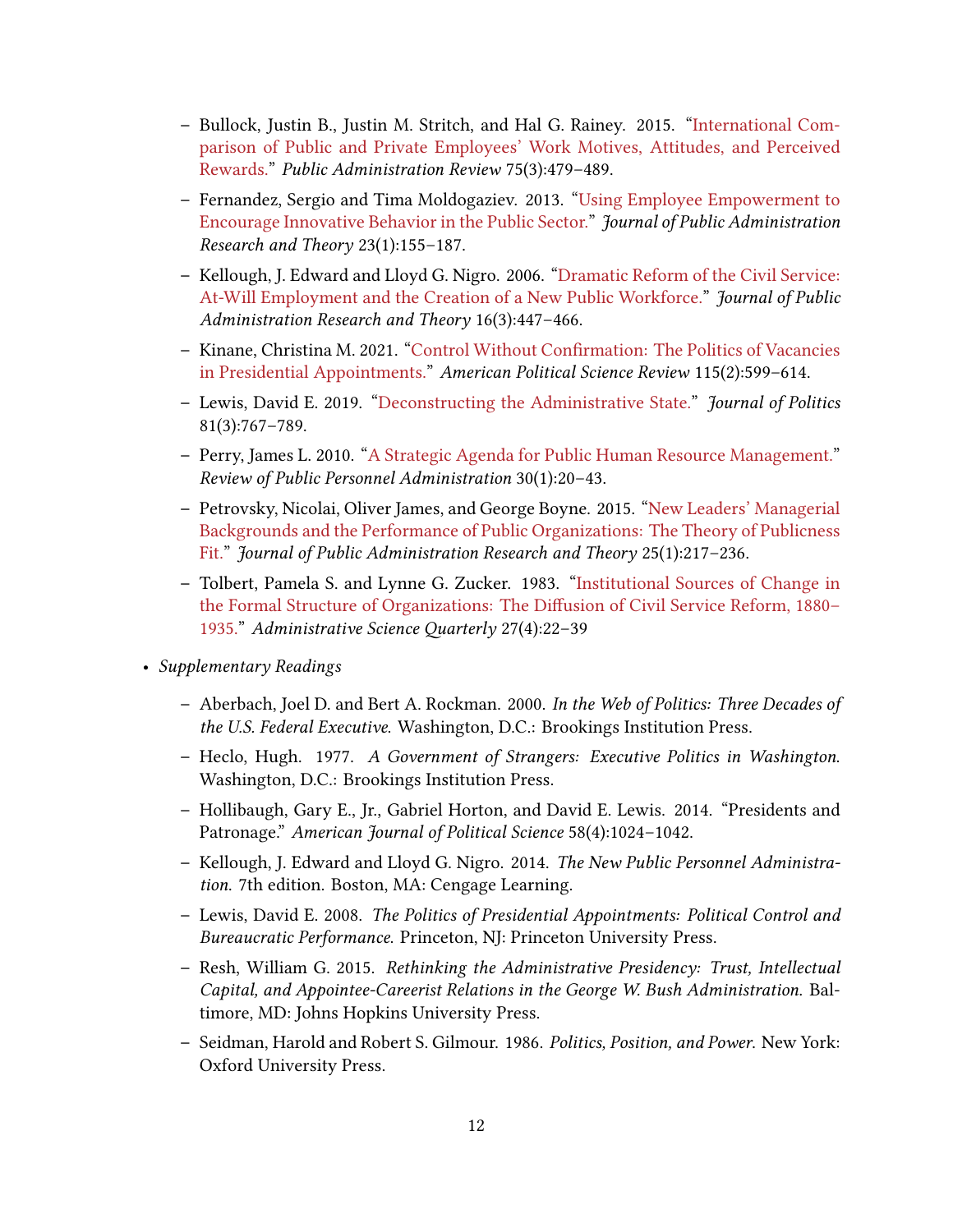### **February 15: Leadership and Managerial Capabilities Within Administrative Organizations**

- *Required Readings*
	- **–** Bellé, Nicola and Paolo Cantarelli. 2018. ["The Role of Motivation and Leadership](https://www-tandfonline-com.pitt.idm.oclc.org/doi/full/10.1080/10967494.2018.1425229) [in Public Employee's Job Preferences: Evidence from Two Discrete Choice Experi](https://www-tandfonline-com.pitt.idm.oclc.org/doi/full/10.1080/10967494.2018.1425229)[ments."](https://www-tandfonline-com.pitt.idm.oclc.org/doi/full/10.1080/10967494.2018.1425229) *International Public Management Journal* 21(2):191–212.
	- **–** Bertelli, Anthony M. and Laurence J. Lynn, Jr. 2003. ["Managerial Responsibility."](https://www-jstor-org.pitt.idm.oclc.org/stable/977486) *Public Administration Review* 63(3): 259–268.
	- **–** Bozeman, Barry and Sanjay K. Pandey. 2004. ["Public Management Decision Making:](https://www-jstor-org.pitt.idm.oclc.org/stable/3542537) [Effects of Decision Content.](https://www-jstor-org.pitt.idm.oclc.org/stable/3542537)" *Public Administration Review* 64(5):553–565.
	- **–** Fernandez, Sergio. 2005."[Developing and Testing an Integrative Framework of Public](https://www-jstor-org.pitt.idm.oclc.org/stable/3525697) [Sector Leadership: Evidence from the Public Education Arena.](https://www-jstor-org.pitt.idm.oclc.org/stable/3525697)" *Journal of Public Administration Research and Theory* 15(2):197–217.
	- **–** Hassan, Shahidul and Deneen M. Hatmaker. 2015."[Leadership and Performance of](https://www-jstor-org.pitt.idm.oclc.org/stable/24484961) [Public Employees: Effects of the Quality and Characteristics of Manager‐Employee](https://www-jstor-org.pitt.idm.oclc.org/stable/24484961) [Relationships."](https://www-jstor-org.pitt.idm.oclc.org/stable/24484961) *Journal of Public Administration Research and Theory* 25(4):1127–1155.
	- **–** Keiser, Lael R. 2010. ["Understanding Street‐Level Bureaucrats' Decision Making: De](https://onlinelibrary-wiley-com.pitt.idm.oclc.org/doi/full/10.1111/j.1540-6210.2010.02131.x)[termining Eligibility in the Social Security Disability Program."](https://onlinelibrary-wiley-com.pitt.idm.oclc.org/doi/full/10.1111/j.1540-6210.2010.02131.x) *Public Administration Review* 70(2):247–257.
	- **–** Landau, Martin and Russell Stout, Jr. 1979."[To Manage is Not to Control: Or the](https://www-jstor-org.pitt.idm.oclc.org/stable/3110470) [Folly of Type II Errors."](https://www-jstor-org.pitt.idm.oclc.org/stable/3110470) *Public Administration Review* 39(2):148–156.
	- **–** Moynihan, Donald P. and Stéphane Lavertu. 2012."[Cognitive Biases in Governing:](https://www-jstor-org.pitt.idm.oclc.org/stable/41433144) [Technology Preferences in Election Administration.](https://www-jstor-org.pitt.idm.oclc.org/stable/41433144)" *Public Administration Review* 71(1):68–77.
	- **–** van Wart, Montgomery. 2003."[Public‐Sector Leadership Theory: An Assessment."](https://www-jstor-org.pitt.idm.oclc.org/stable/977592) *Public Administration Review* 63(2):214–228.
- *Supplementary Readings*
	- **–** Brodbeck, Felix C., Rudolf Kerschreiter, Andreas Mojzisch and Stefan Schulz-Hardt. 2007. "Group Decision Making Under Conditions of Distributed Knowledge: The Information Asymmetries Model." *Academy of Management Review* 32(2):459–479.
	- **–** Heimann, Larry C.F. 1997. "Understanding the Challenger Disaster: Organizational Structure and the Design of Reliable Systems." American Political Science Review 87(2):421–435.
	- **–** Hodgkinson, Gerard P. and Mark P. Healey. 2008. "Cognition in Organizations." *Annual Review of Psychology* 59(1):387–417.
	- **–** Ilgen, Daniel R. 1999. "Teams Embedded in Organizations: Some Implications." *American Psychologist* 54(2):129–139.
	- **–** Ilgen, Daniel R., John R. Hollenbeck, Michael Johnson, and Dustin Jundt. 2005. "Teams in Organizations: From Input‐Process‐Output Models to IMOI Models." *Annual Review of Psychology* 56(1):517–543.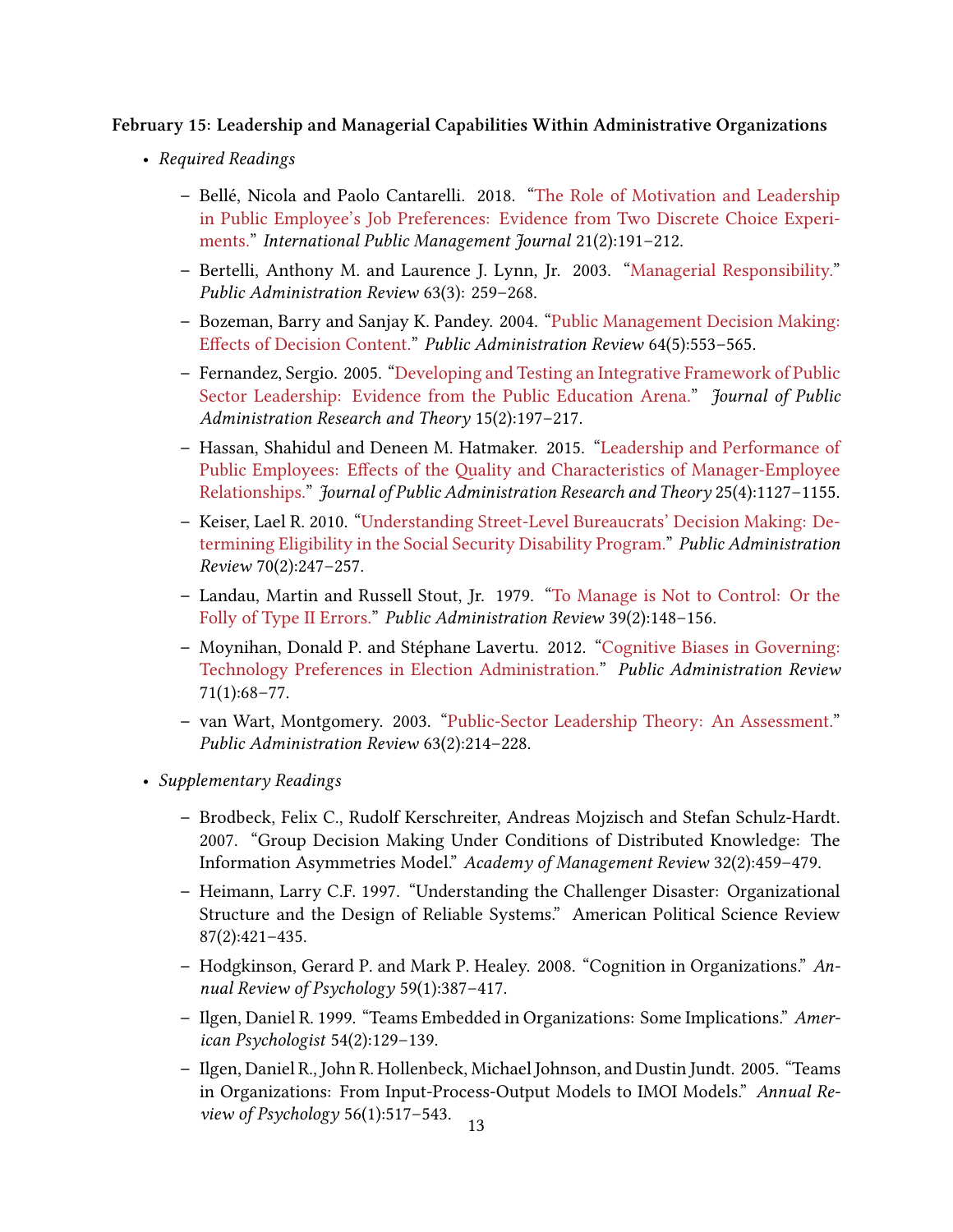- **–** Jilke, Sebastian, Gregg G. Van Ryzin, and Steven Van de Walle. 2016 "Responses to Decline in Marketized Public Services: An Experimental Evaluation of Choice Overload." *Journal of Public Administration Research and Theory* 26(3):421–432.
- **–** Jones, Bryan D. 1999. "Bounded Rationality." *Annual Review of Political Science* 2(1):297– 321.
- **–** Kaufman, Herbert. 1981. *The Administrative Behavior of Federal Bureau Chiefs*. Washington, DC: Brookings Institution.
- **–** Kerr, Norbert L. and R. Scott Tindale. 2004. "Group Performance and Decision Making." *Annual Review of Psychology* 55(1):623–655.
- **–** Lindblom, Charles. 1959. "The Science of "Muddling Through."" *Public Administration Review* 19(2):79–88.
- **–** Miller, Gary J. 1992. *Managerial Dilemmas: The Political Economy of Hierarchy*. New York: Cambridge University Press.
- **–** Moynihan, Donald P. and Sanjay K. Pandey. 2005. "Testing How Management Matters in an Era of Government by Performance Management." *Journal of Public Administration Research and Theory* 15(3):421–439.

### **February 22: Hierarchies, Networks, and Markets in Public Administration**

- *Required Readings*
	- **–** Brown, Trevor L., Matthew Potoski, and David M. Van Slyke. 2006. ["Managing Public](https://www-jstor-org.pitt.idm.oclc.org/stable/3843914) [Service Contracts: Aligning Values, Institutions, and Markets."](https://www-jstor-org.pitt.idm.oclc.org/stable/3843914) *Public Administration Review* 66(3):323–331.
	- **–** Hammond, Thomas H. and Paul A. Thomas. 1989. ["The Impossibility of a Neutral](https://www-jstor-org.pitt.idm.oclc.org/stable/764938) [Hierarchy.](https://www-jstor-org.pitt.idm.oclc.org/stable/764938)" *Journal of Law, Economics, & Organization* 5(1):155–184.
	- **–** Meier, Kenneth J. and Laurence J. O'Toole, Jr. 2003."[Public Management and Edu](https://www-jstor-org.pitt.idm.oclc.org/stable/3542464)[cational Performance: The Impact of Managerial Networking."](https://www-jstor-org.pitt.idm.oclc.org/stable/3542464) *Public Administration Review* 63(6):689–699.
	- **–** Miller, Gary J. and Andrew B. Whitford. 2007."[The Principal's Moral Hazard: Con](https://www-jstor-org.pitt.idm.oclc.org/stable/4139742)[straints on the Use of Incentives in Hierarchy."](https://www-jstor-org.pitt.idm.oclc.org/stable/4139742) *Journal of Public Administration Research and Theory* 17(2): 213–233.
	- **–** OʹToole, Laurence J., Jr. 1997. ["The Implications for Democracy of a Networked Bu](https://www-jstor-org.pitt.idm.oclc.org/stable/1181604)[reaucratic World.](https://www-jstor-org.pitt.idm.oclc.org/stable/1181604)" *Journal of Public Administration Research and Theory* 7(3):443-459.
	- **–** OʹToole, Laurence J., Jr. 2015. ["Networks and Networking: The Public Administrative](https://www-jstor-org.pitt.idm.oclc.org/stable/24757995) [Agendas."](https://www-jstor-org.pitt.idm.oclc.org/stable/24757995) *Public Administration Review* 75(3):361–371.
	- **–** Riccucci, Norma M. 2001. ["The 'Old' Public Management Versus the 'New' Public](https://www-jstor-org.pitt.idm.oclc.org/stable/977450) [Management: Where Does Public Administration Fit In?](https://www-jstor-org.pitt.idm.oclc.org/stable/977450) *Public Administration Review* 61(2):172–175.
	- **–** Stark, Andrew. 2011. ["The Distinction between Public, Nonprofit, and For‐Profit:](https://www-jstor-org.pitt.idm.oclc.org/stable/40961903) [Revisiting the 'Core Legal' Approach.](https://www-jstor-org.pitt.idm.oclc.org/stable/40961903)" *Journal of Public Administration Research and Theory* 21(1):3–26. 14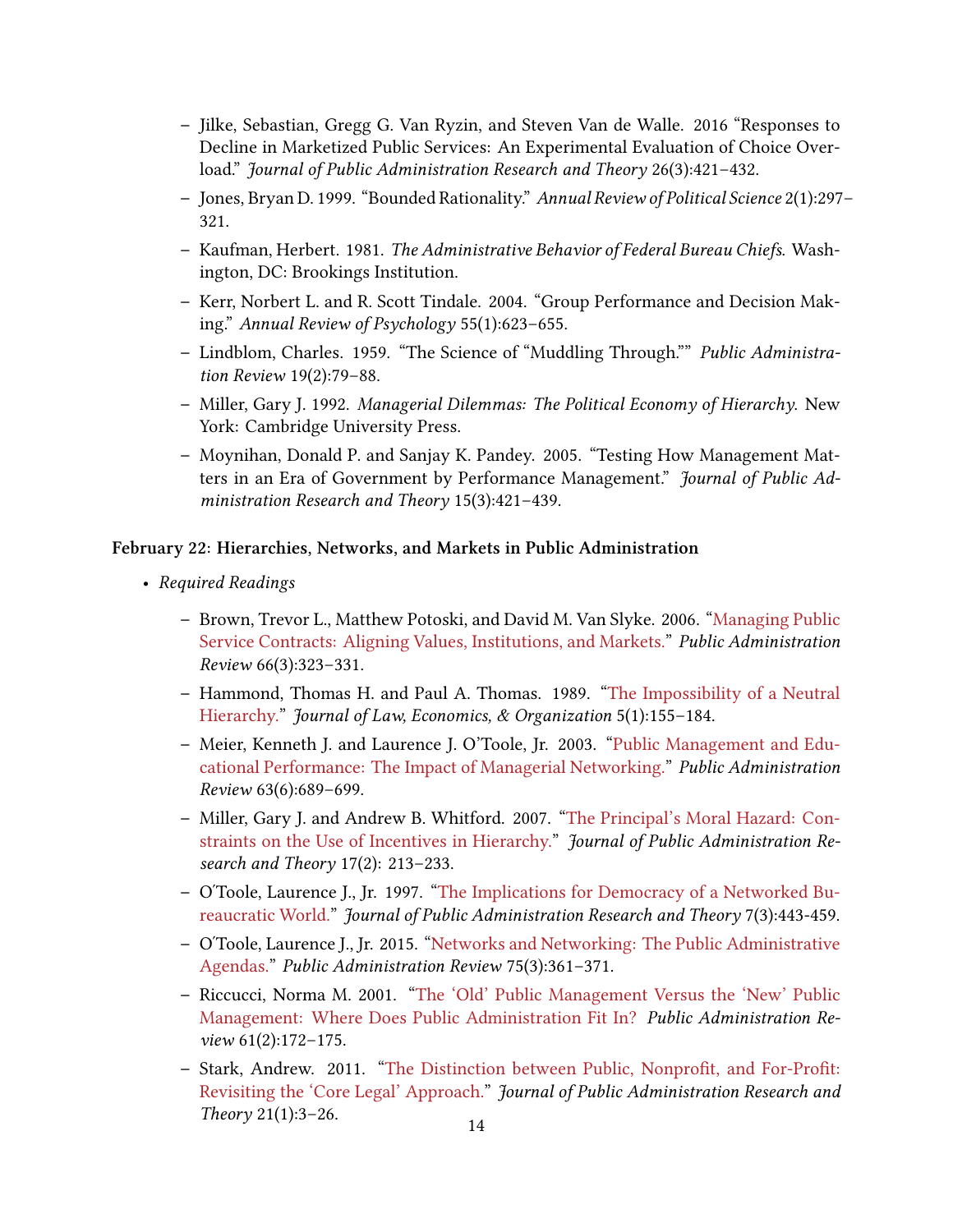- **–** Thacher, David. 2004."[Interorganizational Partnerships as Inchoate Hierarchies: A](https://journals-sagepub-com.pitt.idm.oclc.org/doi/abs/10.1177/0095399703257265) [Case Study of the Community Security Initiative.](https://journals-sagepub-com.pitt.idm.oclc.org/doi/abs/10.1177/0095399703257265)" *Administration & Society* 36(1):91– 127.
- *Supplementary Readings*
	- **–** Agranoff, Robert and Michael McGuire. 2001. "Big Questions in Public Network Management Research." *Journal of Public Administration Research and Theory* 11(3):295– 326.
	- **–** Bendor, Jonathan. 1985. *Parallel Systems: Redundancy in Government*. Berkeley, CA: University of California Press.
	- **–** Berry, Frances S., Ralph S. Brower, Sang Ok Choi, Wendy Xinfang Goa, HeeSoun Jang, Myungjung Kwon, and Jessica Word. 2004. "Three Traditions of Network Research: What the Public Management Research Agenda Can Learn from Other Research Communities." *Public Administration Review* 64(5):539–552.
	- **–** LaPorte, Todd R. 1996. "Shifting Vantage and Conceptual Puzzles in Understanding Public Organization Networks." *Journal of Public Administration Research and Theory*  $6(1):49-74.$
	- **–** Light, Paul C. 1995. *Thickening Government: Federal Hierarchy and the Diffusion of Accountability.* Washington, DC: Brookings Institution.
	- **–** McGuire, Michael and Robert Agranoff. 2011. "The Limitations of Public Management Networks." *Public Administration* 89(2):265–284.
	- **–** OʹToole, Laurence J., Jr. 1997. "Treating Networks Seriously: Practical and Research‐Based Agendas in Public Administration." *Public Administration Review* 57(1):45–52.
	- **–** Provan, Keith G. and H. Brinton Milward. 1995. "A Preliminary Theory of Interorganizational Effectiveness: A Comparative Study of Four Community Mental Health Systems." *Administrative Science Quarterly* 40(1):1–33.
	- **–** Teisman, Geert R. and Erik‐Hans Klijn. 2002. "Partnership Arrangements: Governmental Rhetoric or Governance Scheme?" *Public Administration Review* 62(2):197– 205.
	- **–** Thomson, Anne Marie, James L. Perry, and Theodore K. Miller. 2009. "Conceptualizing and Measuring Collaboration." *Journal of Public Administration Research and Theory*19(1):23–56.

### **March 1: Public Administration's Internal Environment: Expertise, Motivation, and Performance**

- Research Topics Due to Instructor by 11:59pm on March 1
- *Required Readings*
	- **–** Amirkhanyan, Anna A., Hyun Joon Kim, and Kristina T. Lambright. 2014."[The Per](https://www-jstor-org.pitt.idm.oclc.org/stable/24484889)[formance Puzzle: Understanding the Factors Influencing Alternative Dimensions and](https://www-jstor-org.pitt.idm.oclc.org/stable/24484889)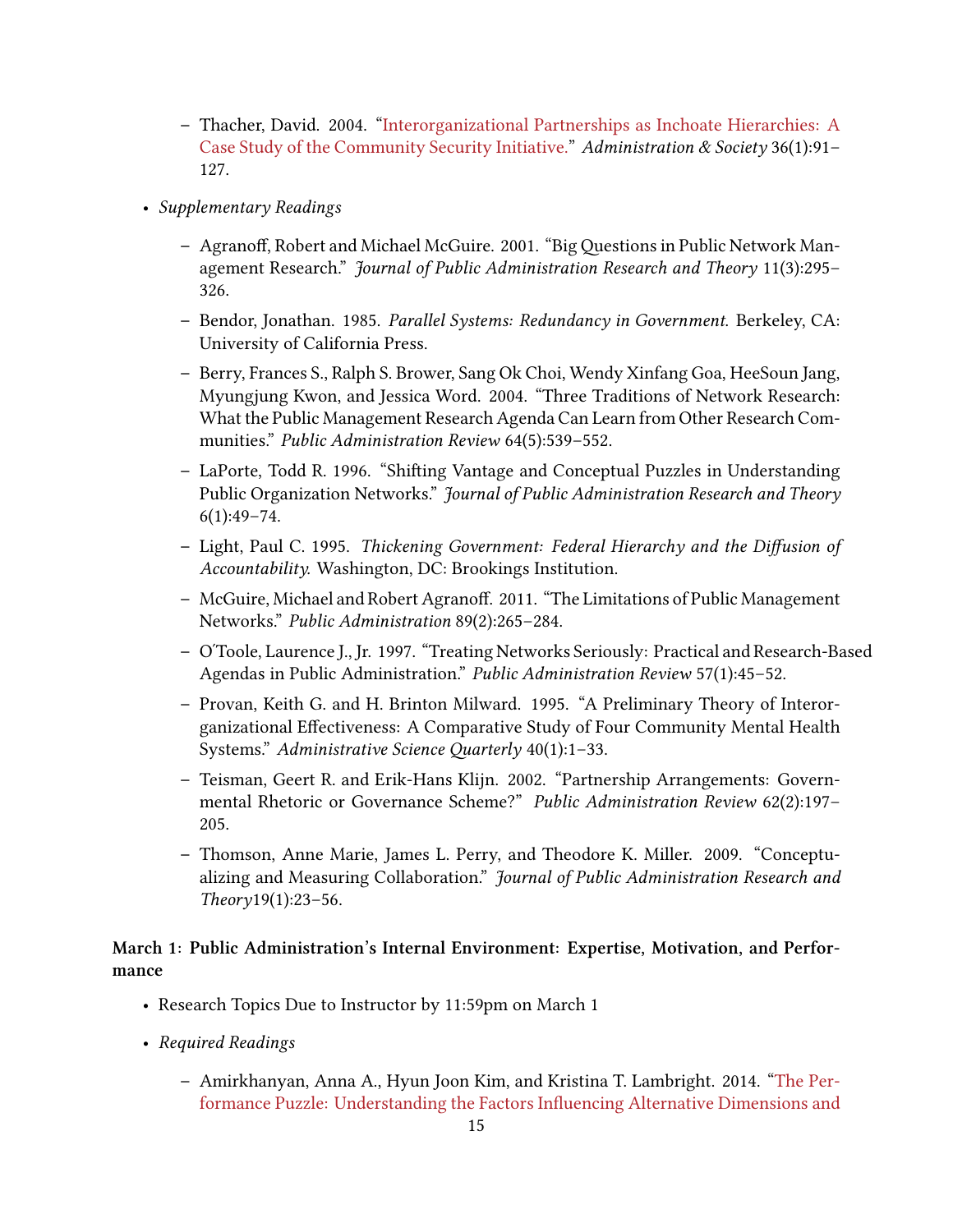[Views of Performance.](https://www-jstor-org.pitt.idm.oclc.org/stable/24484889)" *Journal of Public Administration Research and Theory* 24(1):1– 34.

- **–** Grissom, Jason A., Samantha L. Viano, and Jennifer L. Selin. 2016."[Understanding](https://onlinelibrary-wiley-com.pitt.idm.oclc.org/doi/full/10.1111/puar.12435) [Employee Turnover in the Public Sector: Insights from Research on Teacher Mobility."](https://onlinelibrary-wiley-com.pitt.idm.oclc.org/doi/full/10.1111/puar.12435) *Public Administration Review* 76(2):241–251.
- **–** Perry, James L., Debra Mesch, and Laurie Paarlberg. 2006."[Motivating Employees in](https://www-jstor-org.pitt.idm.oclc.org/stable/3843936) [a New Governance Era: The Performance Paradigm Revisited."](https://www-jstor-org.pitt.idm.oclc.org/stable/3843936) *Public Administration Review* 66(4):505–514.
- **–** Perry, James L. and Lois Recascino Wise. 1990."[The Motivational Bases of Public](https://www-jstor-org.pitt.idm.oclc.org/stable/976618) [Service.](https://www-jstor-org.pitt.idm.oclc.org/stable/976618)" *Public Administration Review* 50(3):367–373.
- **–** Pollitt, Christopher. 2006."[Performance Management in Practice: A Comparative](https://www-jstor-org.pitt.idm.oclc.org/stable/3525747) [Study of Executive Agencies."](https://www-jstor-org.pitt.idm.oclc.org/stable/3525747) *Journal of Public Administration Research and Theory* 16(1):25-44.
- **–** Richardson, Mark D. 2019. ["Politicization and Expertise: Exit, Effort, and Investment."](https://www-journals-uchicago-edu.pitt.idm.oclc.org/doi/full/10.1086/703072) *Journal of Politics* 81(3):878–891.
- **–** Teodoro, Manuel P. 2010. ["Contingent Professionalism: Bureaucratic Mobility and](https://www-jstor-org.pitt.idm.oclc.org/stable/40732518) [the Adoption of Water Conservation Rates.](https://www-jstor-org.pitt.idm.oclc.org/stable/40732518)" *Journal of Public Administration Research and Theory* 20(2):437–459.
- **–** Thompson, James R. 2006."[The Federal Civil Service: The Demise of an Institution."](https://www-jstor-org.pitt.idm.oclc.org/stable/3843934) *Public Administration Review* 66(4):496–503.
- **–** Wright, Bradley E. 2004. ["The Role of Work Context in Work Motivation: A Public](https://www-jstor-org.pitt.idm.oclc.org/stable/3525830) [Sector Application of Goal and Social Cognitive Theories."](https://www-jstor-org.pitt.idm.oclc.org/stable/3525830) *Journal of Public Administration Research and Theory* 14(1):59–78.
- *Supplementary Readings*
	- **–** Bertelli, Anthony M. 2007. "Determinants of Bureaucratic Turnover Intention: Evidence from the Department of Treasury." *Journal of Public Administration Research and Theory* 17(2):235–258.
	- **–** Gailmard, Sean and John W. Patty. 2012. *Learning While Governing: Expertise and Accountability in the Executive Branch.* Chicago: University of Chicago Press.
	- **–** Heckman, James, Carolyn Heinrich, and Jeffrey Smith. 1997 "Assessing the Performance of Performance Standards in Public Bureaucracies." *American Economic Review: Papers and Proceedings* 87(2):389–395.
	- **–** Hollibaugh, Gary E., Jr. 2015. "Naïve Cronyism and Neutral Competence: Patronage, Performance, and Policy Agreement in Executive Appointments." *Journal of Public Administration Research and Theory* 25(2):341–372.
	- **–** Marvel, John D. 2016 "Unconscious Bias in Citizens' Evaluations of Public Sector Performance." *Journal of Public Administration Research and Theory* 26(1):143–158.
	- **–** Meier, Kenneth J. and Laurence J. O'Toole, Jr. 1999. "Modeling the Impact of Public Management: Implications of Structural Context." *Journal of Public Administration Research and Theory* 9(4):505-526.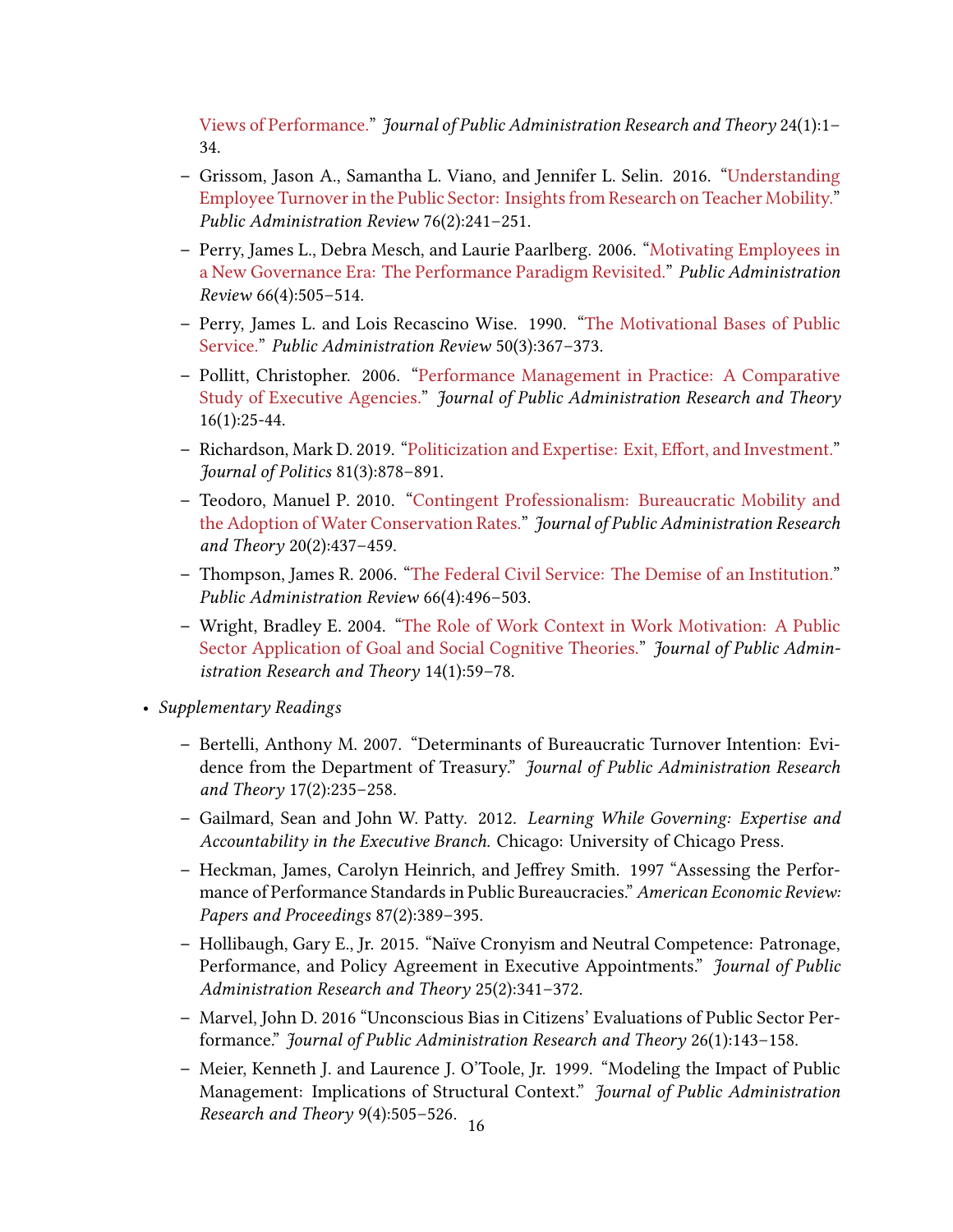- **–** Meier, Kenneth J. and Laurence J. O'Toole, Jr. 2013. "Subjective Organizational Performance and Measurement Error: Common Source Bias and Spurious Relationships." *Journal of Public Administration Research and Theory* 23(2):429‐456.
- **–** Mosher, Frederick C. 1968. *Democracy and the Public Service*. New York: Oxford University Press.
- **–** Rainey, Hal G. and Paula Steinbauer. 1999. "Galloping Elephants: Developing Elements of a Theory of Effective Government Organizations." *Journal of Public Administration Research and Theory* 9(1):1–32.
- **–** Wilson, James Q. 1995. *Bureaucracy: What Government Agencies Do and Why They Do It.* Second Edition. New York: Basic Books.

### **March 8: SPRING BREAK — NO CLASS**

### **March 15: Research Workshop I**

• Research Proposals Due to Instructor by 11:59am on March 15 for in-class discussion

### **March 22: Representative Bureaucracy—Descriptive and Substantive Representation in Public Administration**

- *Required Readings*
	- **–** Andrews, Rhys and Rachel Ashworth. 2015. ["Representation and Inclusion in Public](https://www-jstor-org.pitt.idm.oclc.org/stable/24757421) [Organizations: Evidence from the U.K. Civil Service."](https://www-jstor-org.pitt.idm.oclc.org/stable/24757421) *Public Administration Review* 75(2):279–288.
	- **–** Cook, Brian J.1992."[The Representative Function of Bureaucracy: Public Adminis](https://journals-sagepub-com.pitt.idm.oclc.org/doi/abs/10.1177/009539979202300401)[tration in Constitutional Perspective."](https://journals-sagepub-com.pitt.idm.oclc.org/doi/abs/10.1177/009539979202300401) *Administration and Society* 23(4):403–429.
	- **–** Foldy, Erica Gabrielle. 2004. ["Learning from Diversity: A Theoretical Exploration."](https://www-jstor-org.pitt.idm.oclc.org/stable/3542535) *Public Administration Review* 64(5):529–538.
	- **–** Johnson, Tim. 2015. ["Service after Serving: Does Veterans' Preference Diminish the](https://www-jstor-org.pitt.idm.oclc.org/stable/24484919) [Quality of the US Federal Service?](https://www-jstor-org.pitt.idm.oclc.org/stable/24484919)" *Journal of Public Administration Research and Theory* 25(3):669–696.
	- **–** Kennedy, Brandy. 2014."[Unraveling Representative Bureaucracy: A Systematic Anal](https://journals-sagepub-com.pitt.idm.oclc.org/doi/full/10.1177/0095399712459724)[ysis of the Literature.](https://journals-sagepub-com.pitt.idm.oclc.org/doi/full/10.1177/0095399712459724)" *Administration & Society* 46(4):395–421.
	- **–** Kropf, Martha, Timothy Vercellotti and David C. Kimball. 2013. ["Representative Bu](https://www-jstor-org.pitt.idm.oclc.org/stable/23355468)[reaucracy and Partisanship: The Implementation of Election Law.](https://www-jstor-org.pitt.idm.oclc.org/stable/23355468)" *Public Administration Review* 73(2):242–252.
	- **–** Meier, Kenneth J. 2019. ["Theoretical Frontiers in Representative Bureaucracy: New](https://academic-oup-com.pitt.idm.oclc.org/ppmg/article/2/1/39/5037752) [Directions for Research."](https://academic-oup-com.pitt.idm.oclc.org/ppmg/article/2/1/39/5037752) *Perspectives on Public Management and Governance* 2(1):39– 56.
	- **–** Nielsen, Vibeke Lehmann. 2015. ["Personal Attributes and Institutions: Gender and](https://www-jstor-org.pitt.idm.oclc.org/stable/24484956) [the Behavior of Public Employees. Why Gender Matters to not only "Gendered Policy](https://www-jstor-org.pitt.idm.oclc.org/stable/24484956) [Areas.""](https://www-jstor-org.pitt.idm.oclc.org/stable/24484956) *Journal of Public Administration Research and Theory 25(4):1005-1029.*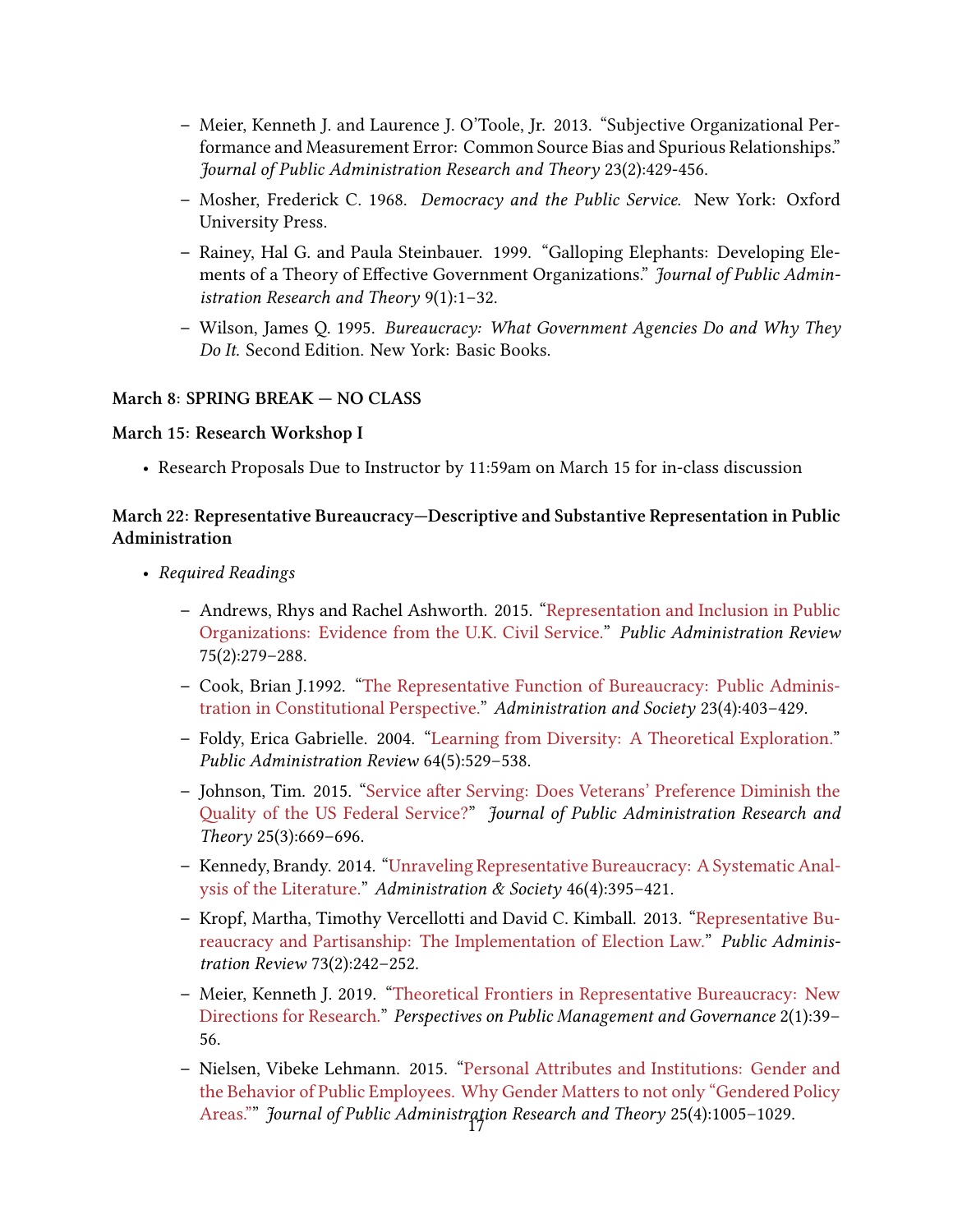- **–** Riccucci, Norma M. and Gregg G. Van Ryzin. 2017."[Representative Bureaucracy:](https://onlinelibrary-wiley-com.pitt.idm.oclc.org/doi/full/10.1111/puar.12649) [A Lever to Enhance Social Equity, Coproduction, and Democracy.](https://onlinelibrary-wiley-com.pitt.idm.oclc.org/doi/full/10.1111/puar.12649)" *Journal of Public Administration Research and Theory* 77(1):21–30.
- *Supplementary Readings*
	- **–** Bhavnani, Rikhil R. and Alexander Lee. "Does Affirmative Action Worsen Bureaucratic Performance? Evidence from the Indian Administrative Service." *American Journal of Political Science* 65(1):5–20.
	- **–** Bowling, Cynthia J., Christine A. Kelleher, Jennifer Jones, and Deil S. Wright. 2006. "Cracked Ceilings, Firmer Floors, and Weakening Walls: Trends and Patterns in Gender Representation among Executives Leading American State Agencies, 1970–2000." *Public Administration Review* 66(6):823–836.
	- **–** Brunjes, Benjamin M. and J. Edward Kellough. 2018. "Representative Bureaucracy and Government Contracting: A Further Examination of Evidence from Federal Agencies." *Journal of Public Administration Research and Theory* 28(4):519–534.
	- **–** Dolan, Julie. 2002. "Representative Bureaucracy in the Federal Executive: Gender and Spending Priorities." *Journal of Public Administration Research and Theory* 12(3):353– 375.
	- **–** Dolan, Julie. 2004. "Gender Equity: Illusion or Reality for Women in the Federal Executive Service?" *Public Administration Review* 64(3):299–308.
	- **–** Fernandez, Sergio, Deanna Malatesta, and Craig R. Smith. 2013. "Race, Gender, and Government Contracting: Different Explanations or New Prospects for Theory?" *Public Administration Review* 73(1):109–120.
	- **–** Greene, Vernon, Sally Coleman Selden, and Gene Brewer. 2001. "Measuring Power and Presence: Bureaucratic Representation in the American States." *Journal of Public Administration Research and Theory* 11(3):379–402.
	- **–** Grissom, Jason A., Jill Nicholson‐Crotty, and Lael Keiser. 2012. "Does My Boss's Gender Matter? Explaining Job Satisfaction and Employee Turnover in the Public Sector." *Journal of Public Administration Research and Theory* 22(4):649–673.
	- **–** Lewis, Gregory B. and David W. Pitts. 2011. "Representation of Lesbians and Gay Men in Federal, State, and Local Bureaucracies." *Journal of Public Administration Research and Theory* 21(1):159‐180.
	- **–** Marvel, John D. and William G. Resh. 2015. "Bureaucratic Discretion, Client Demographics, and Representative Bureaucracy." *American Review of Public Administration* 45(3):281–310.
	- **–** Opstrup, Niels and Anders R. Villadsen. 2015. "The Right Mix? Gender Diversity in Top Management Teams and Financial Performance." *Public Administration Review* 75(2):291–301.
	- **–** Riccucci, Norma M., Gregg G. Van Ryzin, and Cecilia F. Lavena. 2014. "Representative Bureaucracy in Policing: Does It Increase Perceived Legitimacy?" *Journal of Public* Administration Research and Theory<sub>1</sub>24(3):537-551.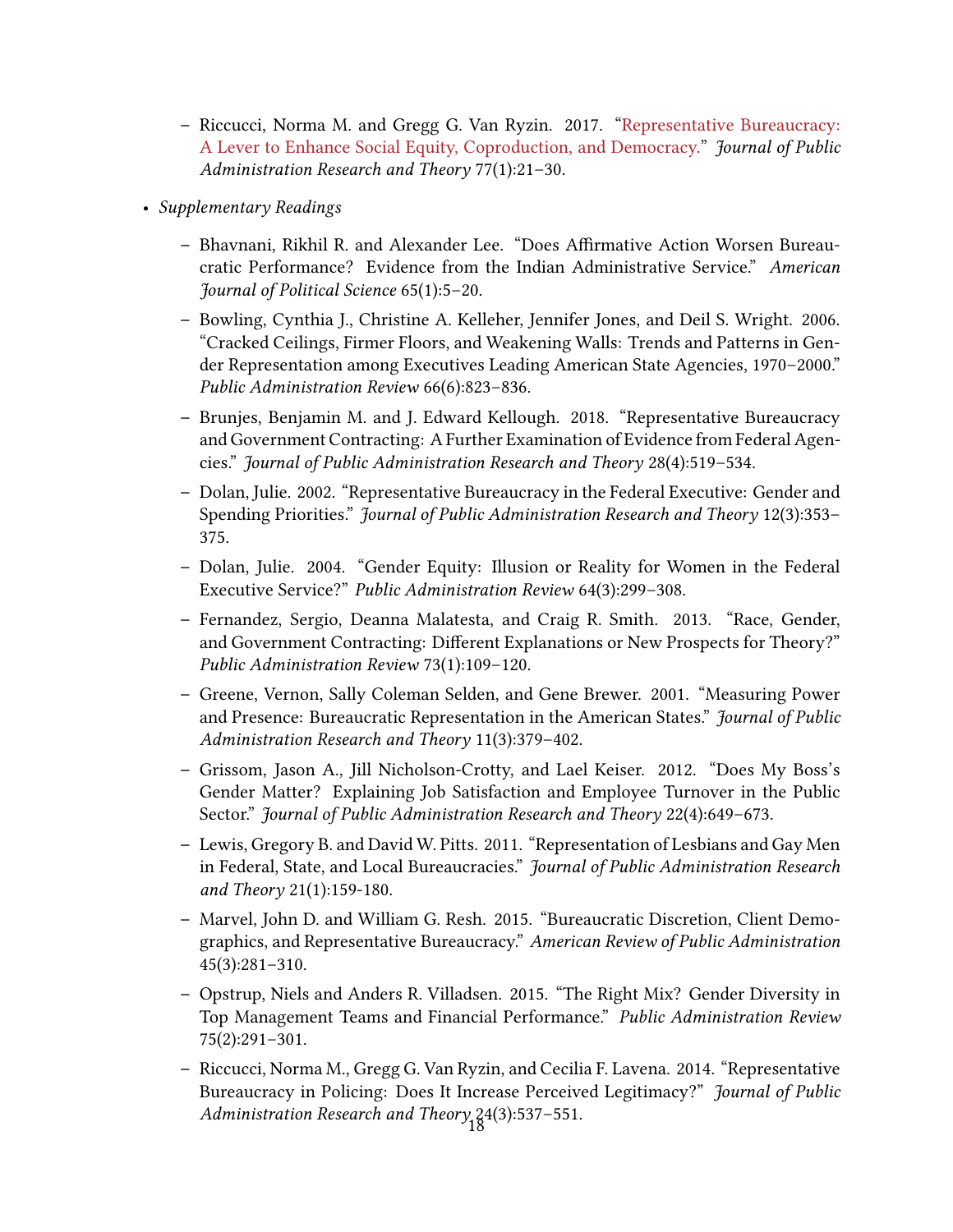- **–** Riccucci, Norma M., Gregg G. Van Ryzin and Huafang Li. 2016. "Representative Bureaucracy and the Willingness to Coproduce: An Experimental Study." *Public Administration Review* 76(1): 121–130.
- **–** Saidel, Judith R. and Karyn Loscocco. 2005. "Agency Leaders, Gendered Institutions, and Representative Bureaucracy." *Public Administration Review* 65(2):158–170.
- **–** Smith, Amy E. and Karen R. Monaghan. 2013. "Some Ceilings Have More Cracks: Representative Bureaucracy in Federal Regulatory Agencies." *American Review of Public Administration* 43(1):50–71.

#### **March 29: Political Institutions & Organized Interests**

- *Required Readings*
	- **–** Clinton, Joshua D., David E. Lewis, and Jennifer Selin. 2014."[Influencing the Bureau](https://www-jstor-org.pitt.idm.oclc.org/stable/24363492)[cracy: The Irony of Congressional Oversight.](https://www-jstor-org.pitt.idm.oclc.org/stable/24363492)" *American Journal of Political Science* 58(2):387–401.
	- **–** Golden, Melissa Martino. 1998."[Interest Groups in the Rule Making Process: Who](https://www-jstor-org.pitt.idm.oclc.org/stable/1181558) [Participates? Whose Voice Gets Heard?](https://www-jstor-org.pitt.idm.oclc.org/stable/1181558)" *Journal of Public Administration Research and Theory* 8(2):245–270.
	- **–** Gordon, Sanford C. 2011."[Politicizing Agency Spending Authority: Lessons From a](https://www-jstor-org.pitt.idm.oclc.org/stable/23275349) [Bush Era Scandal.](https://www-jstor-org.pitt.idm.oclc.org/stable/23275349)" *American Political Science Review* 105(4):717–734.
	- **–** MacDonald, Jason A. 2010."[Limitation Riders and Congressional Influence over Bu](https://www-jstor-org.pitt.idm.oclc.org/stable/40982896)[reaucratic Policy Decisions."](https://www-jstor-org.pitt.idm.oclc.org/stable/40982896) *American Political Science Review* 104(4):766–782.
	- **–** McCubbins, Mathew D., and Thomas Schwartz. 1984. ["Congressional Oversight](https://www-jstor-org.pitt.idm.oclc.org/stable/2110792) [Overlooked: Police Patrols versus Fire Alarms."](https://www-jstor-org.pitt.idm.oclc.org/stable/2110792) *American Journal of Political Science* 28(1):165–179.
	- **–** Nicholson-Crotty, Jill and Susan M. Miller. 2012."[Bureaucratic Effectiveness and](https://www-jstor-org.pitt.idm.oclc.org/stable/23250885) [Influence in the Legislature."](https://www-jstor-org.pitt.idm.oclc.org/stable/23250885) *Journal of Public Administration Research and Theory* 22(2):347–371.
	- **–** Potter, Rachel A. 2017. ["Slow-Rolling, Fast-Tracking, and the Pace of Bureaucratic](https://www-journals-uchicago-edu.pitt.idm.oclc.org/doi/full/10.1086/690614) [Decisions in Rulemaking.](https://www-journals-uchicago-edu.pitt.idm.oclc.org/doi/full/10.1086/690614)" *Journal of Politics* 79(3):841–855.
	- **–** Roberts, Alasdair. 1996. ["Why the Brownlow Committee Failed: Neutrality and Par](https://journals-sagepub-com.pitt.idm.oclc.org/doi/abs/10.1177/009539979602800101)[tisanship in the Early Years of Public Administration.](https://journals-sagepub-com.pitt.idm.oclc.org/doi/abs/10.1177/009539979602800101)" *Administration and Society*  $28(1):3-38.$
	- **–** Yackee, Susan Webb. 2012. [""The Politics of Ex Parte Lobbying: Pre‐Proposal Agenda](https://www-jstor-org.pitt.idm.oclc.org/stable/23250886) [Building and Blocking During Agency Rulemaking.](https://www-jstor-org.pitt.idm.oclc.org/stable/23250886)" *Journal of Public Administration Research and Theory* 22(2):373–393.
- *Supplementary Readings*
	- **–** Balla, Steven J. and John R. Wright. 2001. "Interest Groups, Advisory Committees, and Congressional Control of the Bureaucracy." *American Journal of Political Science*  $45(4):799-812.$  19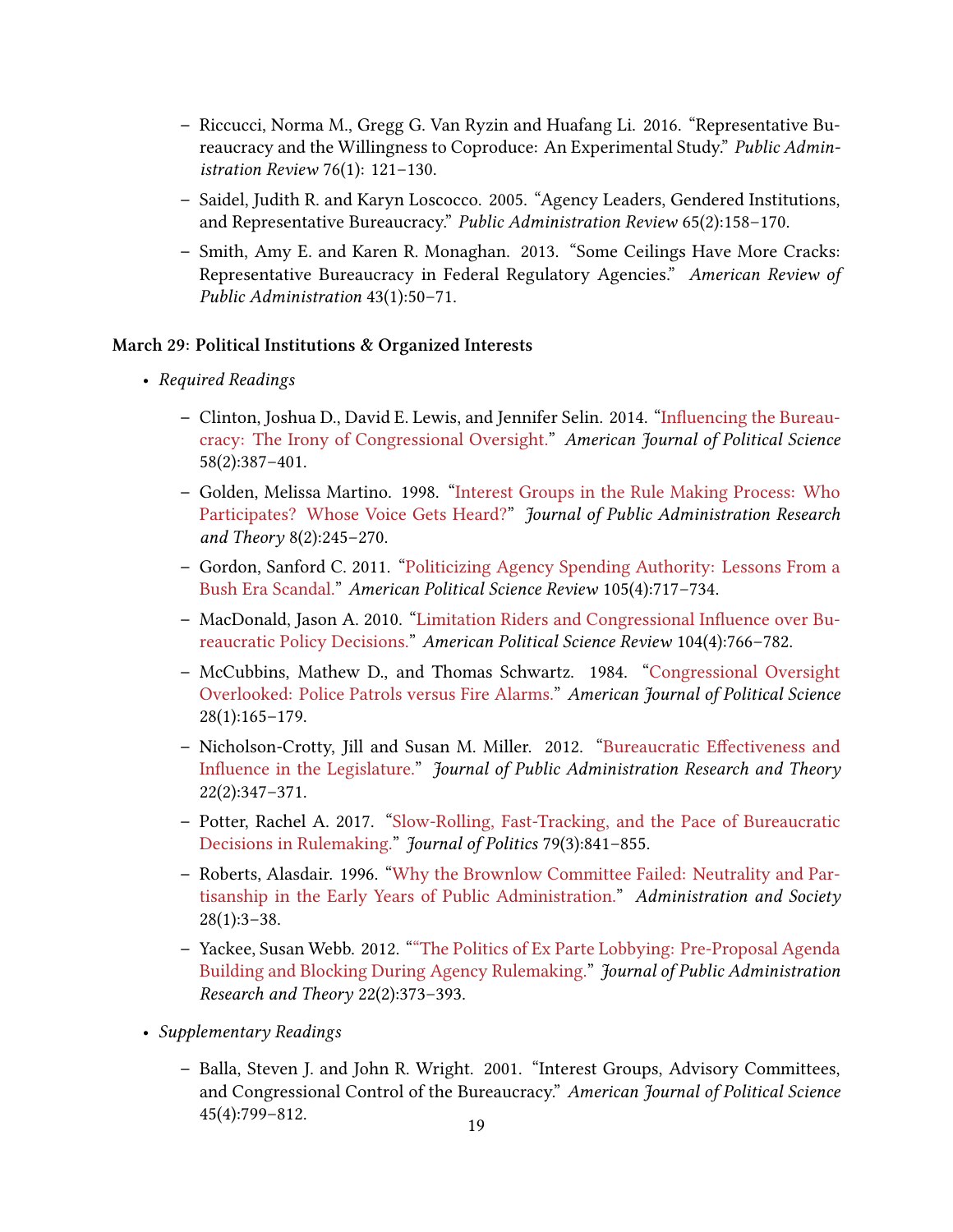- **–** Bertelli, Anthony M. and Christian Grose. 2009. "Secretaries of Pork? A New Theory of Distributive Public Policy." *Journal of Politics* 71(3):926‐945.
- **–** Carpenter, Daniel P. 1996. "Adaptive Signal Processing, Hierarchy, and Budgetary Control in Federal Regulation." *American Political Science Review* 90(2):283–302
- **–** Carpenter, Daniel P. 2002. "Groups, the Media, Agency Waiting Costs, and FDA Drug Approval." *American Journal of Political Science* 46(3):490–505.
- **–** LeRoux, Kelly. 2009. "Paternalistic or Participatory Governance? Examining Opportunities for Client Participation in Nonprofit Social Service Organizations." *Public Administration Review* 69(3):504‐517.
- **–** Lowande, Kenneth. 2018. "Who Polices the Administrative State?" *American Political Science Review* 112(4):874–890.
- **–** McCubbins, Mathew D., Roger G. Noll, and Barry R. Weingast.1987. "Administrative Procedures as Instruments of Political Control." *Journal of Law, Economics, & Organization* 3(2):243–277.
- **–** Moe, Terry M. 1985. "Control and Feedback in Economic Regulation: The Case of the NLRB." *American Political Science Review* 79(4):1094–1116.
- **–** Pandey, Sanjay K. and Bradley E. Wright. 2006. "Connecting the Dots in Public Management: Political Environment, Organizational Goal Ambiguity, and the Public Manager's Role Ambiguity." *Journal of Public Administration Research and Theory* 16(4):511-532.
- **–** Pollitt, Christopher. 2001. "Clarifying Convergence: Striking Similarities and Durable Differences in Public Management Reform." *Public Management Review* 3(4):471–492.
- **–** Potter, Rachel A. 2019. *Bending the Rules: Procedural Politicking in the Bureaucracy*. Chicago: University of Chicago Press.
- **–** Roberts, Alasdair. 2019. "Shaking Hands with Hitler: The Politics-Administration Dichotomy and Engagement with Fascism." *Public Administration Review* 79(2):267– 276.
- **–** Rosenbloom, David H. 2000. *Building a Legislative‐Centered Public Administration: Congress and the Administrative State, 1946‐1999*. Tuscaloosa, AL: University of Alabama Press.
- **–** Shipan, Charles R. 2004. "Regulatory Regimes, Agency Actions, and the Conditional Nature of Congressional Influence." *American Political Science Review* 98(3):467–480.

#### **April 5: Accountability of Public Administrators**

- Required Readings
	- **–** Aberbach, Joel D. and Bert A. Rockman. 1988. [ʺMandates or Mandarins? Control](https://www-jstor-org.pitt.idm.oclc.org/stable/975761) and Discretion in the Modern Administrative State.<sup>*"</sup> Public Administration Review*</sup> 48(2):606–612.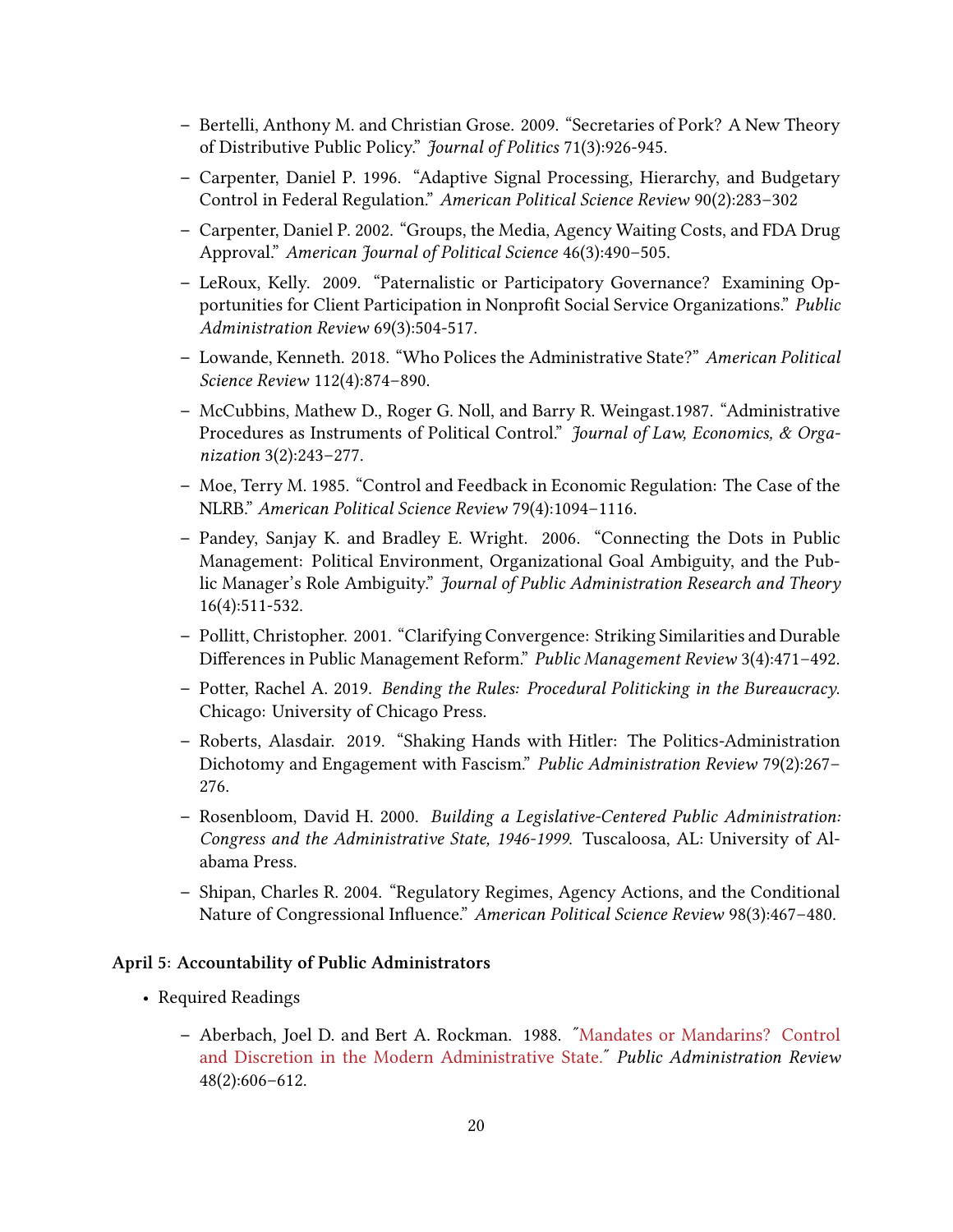- **–** Koppell, Jonathan G.S. 2005. ["Pathologies of Accountability: ICANN and the Chal](https://www-jstor-org.pitt.idm.oclc.org/stable/3542585)[lenge of "Multiple Accountabilities Disorder."](https://www-jstor-org.pitt.idm.oclc.org/stable/3542585)" *Public Administration Review* 65(1):94– 108.
- **–** Krause, George A., David E. Lewis, and James W. Douglas. 2006."[Political Appoint](https://www-jstor-org.pitt.idm.oclc.org/stable/3694248)[ments, Civil Service Systems, and Bureaucratic Competence: Organizational Balanc](https://www-jstor-org.pitt.idm.oclc.org/stable/3694248)[ing and Executive Branch Revenue Forecasts in the American States."](https://www-jstor-org.pitt.idm.oclc.org/stable/3694248) *American Journal of Political Science* 50(3):770–787.
- **–** Miller, Susan M. 2013."[Administering Representation: The Role of Elected Admin](https://www-jstor-org.pitt.idm.oclc.org/stable/24484909)[istrators in Translating Citizens' Preferences into Public Policy.](https://www-jstor-org.pitt.idm.oclc.org/stable/24484909)" *Journal of Public Administration Research and Theory* 23(4):865–897.
- **–** Pfiffner, James P. 1987. "Political Appointees and Career Executives: The Democracy-Bureaucracy Nexus in the Third Century.<sup>"</sup> Public Administration Review 47(1):57-65.
- **–** Romzek, Barbara S. and Melvin J. Dubnik. 1987. ["Accountability in the Public Sector:](https://www-jstor-org.pitt.idm.oclc.org/stable/975901) [Lessons from the Challenger Tragedy.](https://www-jstor-org.pitt.idm.oclc.org/stable/975901)" *Public Administration Review* 47(3):227-238.
- **–** Rourke, Francis E. 1992. ["Responsiveness and Neutral Competence in American Bu](https://www-jstor-org.pitt.idm.oclc.org/stable/977164)[reaucracy."](https://www-jstor-org.pitt.idm.oclc.org/stable/977164) *Public Administration Review* 52(6):539–546.
- **–** Svara, James H. 2006."[Introduction: Politicians and Administrators in the Political](https://www-tandfonline-com.pitt.idm.oclc.org/doi/full/10.1080/01900690600854555) [Process—A Review of Themes and Issues in the Literature.](https://www-tandfonline-com.pitt.idm.oclc.org/doi/full/10.1080/01900690600854555)" *International Journal of Public Administration* 29(12):953–976.
- Supplementary Readings
	- **–** Bertelli, Anthony Michael. 2021. *Democracy Administered: How Public Administration Shapes Representative Government*. New York: Cambridge University Press.
	- **–** Dunn, Delmer D. and Jerome S. Legge, Jr. 2001. "U.S. Local Government Managers and the Complexity of Responsibility and Accountability in Democratic Governance," *Journal of Public Administration Research and Theory* 11(1):73–88.
	- **–** Wise, Charles R. and Christian M. Freitag. 2002. "Balancing Accountability and Risk in Program Implementation: The Case of National Fire Policy." *Journal of Public Administration Research and Theory* 12(4):493–523.
	- **–** Whitford, Andrew B. 2007. "Decentralized Policy Implementation." *Political Research Quarterly* 60(1):17–30.

#### **April 12: Ex Ante Controls, Credible Commitment, and Agency Design**

- *Required Readings*
	- **–** Bourdeaux, Carolyn. 2008. ["Politics versus Professionalism: The Effect of Institu](https://www-jstor-org.pitt.idm.oclc.org/stable/25096373)[tional Structure on Democratic Decision Making in a Contested Policy Arena."](https://www-jstor-org.pitt.idm.oclc.org/stable/25096373) *Journal of Public Administration Research and Theory* 18(3):349–373.
	- **–** Lewis, David E. and Jennifer L. Selin. 2015. ["Political Control and the Forms of Agency](https://heinonline-org.pitt.idm.oclc.org/hol-cgi-bin/get_pdf.cgi?handle=hein.journals/gwlr83§ion=47) [Independence."](https://heinonline-org.pitt.idm.oclc.org/hol-cgi-bin/get_pdf.cgi?handle=hein.journals/gwlr83§ion=47) *The George Washington Law Review* 83(4/5):1487–1516.